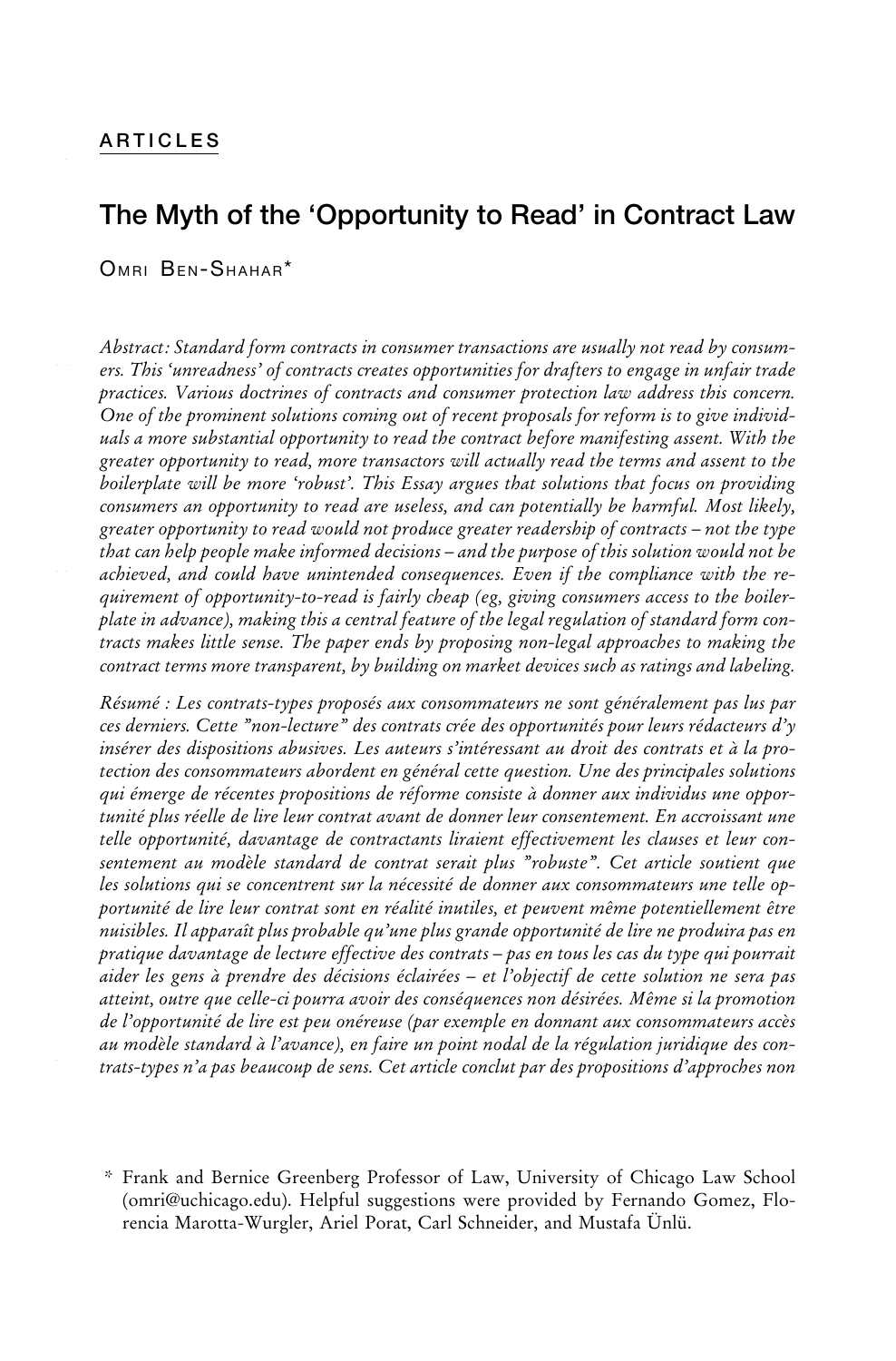juridiques afin de rendre les clauses contractuelles plus transparentes, en développant des outils tels que des évaluations et des étiquetages.

Kurzfassung: Standardverträge werden normalerweise von den Verbrauchern nicht gelesen. Dieses "Nichtlesen" von Verträgen schafft für die Vertragsgestalter die Gelegenheit, sich unfairer Handelspraktiken zu bedienen. Verschiedene Theorien im Vertrags- und Verbraucherschutzrecht befasse sich mit diesem Problem. Eine der herausstechenden Lösungen, die aus Reformvorschlgen stammt, sieht vor, dem Einzelnen eine bessere Chance einzur umen, den Vertrag wirklich zu lesen, bevor er seine Zustimmung manifestiert. Hierdurch warden mehr Transakteure die Bedingungen tatschlich lesen und die Zustimmung zu Standardklauseln wird somit auf eine solidere Grundlage gestellt. Dieser Beitrag begründet, dass Lösungen, die sich darauf konzentrieren, den Verbrauchern Kenntnisnahmemöglichkeiten einzuräumen, nicht nur nutzlos, sondern potentiell schädlich sind. Mit hoher Wahrscheinlichkeit würde eine erhöhte Chance zur Kenntnisnahme nicht dazu führen, dass die Verbraucher auch tatsächlich diese Möglichkeit nutzen und jedenfalls nicht dazu führen, dass Hilfestellung für eine informierte Entscheidung bereitgestellt wird. Damit würde das Ziel dieser Lösung aber verfehlt und könnte ungewollte Konsequenzen haben. Selbst dann, wenn es relativ günstig ist, das Erfordernis, Kenntnisnahme zu ermöglichen, einzuhalten (indem etwa den Verbrauchern im Voraus Zugang zu den Standartklauseln gewhrt wird), ist es doch wenig sinnvoll, dies zu einem zentralen Aspekt der Regulierung von Standardverträgen zu erheben. Dieser Beitrag endet damit, außergesetzliche Ansätze vorzuschlagen, mit denen die Vertragsklauseln transparenter gestaltet warden, indem man auf Marktmechanismen, etwa Rating und Labeling, setzt.

#### I. Introduction

Real people don't read standard form contracts. Reading is boring, incomprehensible, alienating, time consuming, but most of all pointless. We want the product, not the contract. Besides, lots of people bought the product or the service along with the same contract and seem happy enough, so we presume that there must be nothing particularly important buried in the contract terms.

And what if they did read? Surely, there is nothing they can do about the bad stuff they know they will find. Are they going to cross out the unfavorable term? Are they going to call some semi-automatic 'customer service agent' and negotiate? Other than lose the excitement about the deal and maybe walk away from it (to what? A better contract?), there is not much individuals can do. Dedicated readers can expect only heartache, which is a very poor reward for engaging in such time-consuming endeavor. Apart from an exotic individual here or there, nobody reads.

Good or bad as this reality might be, contract law refuses to come to grips with it, and European contract law is no exception. Contract law owes its foundations to the days of the arm's length bargain to trade a horse – to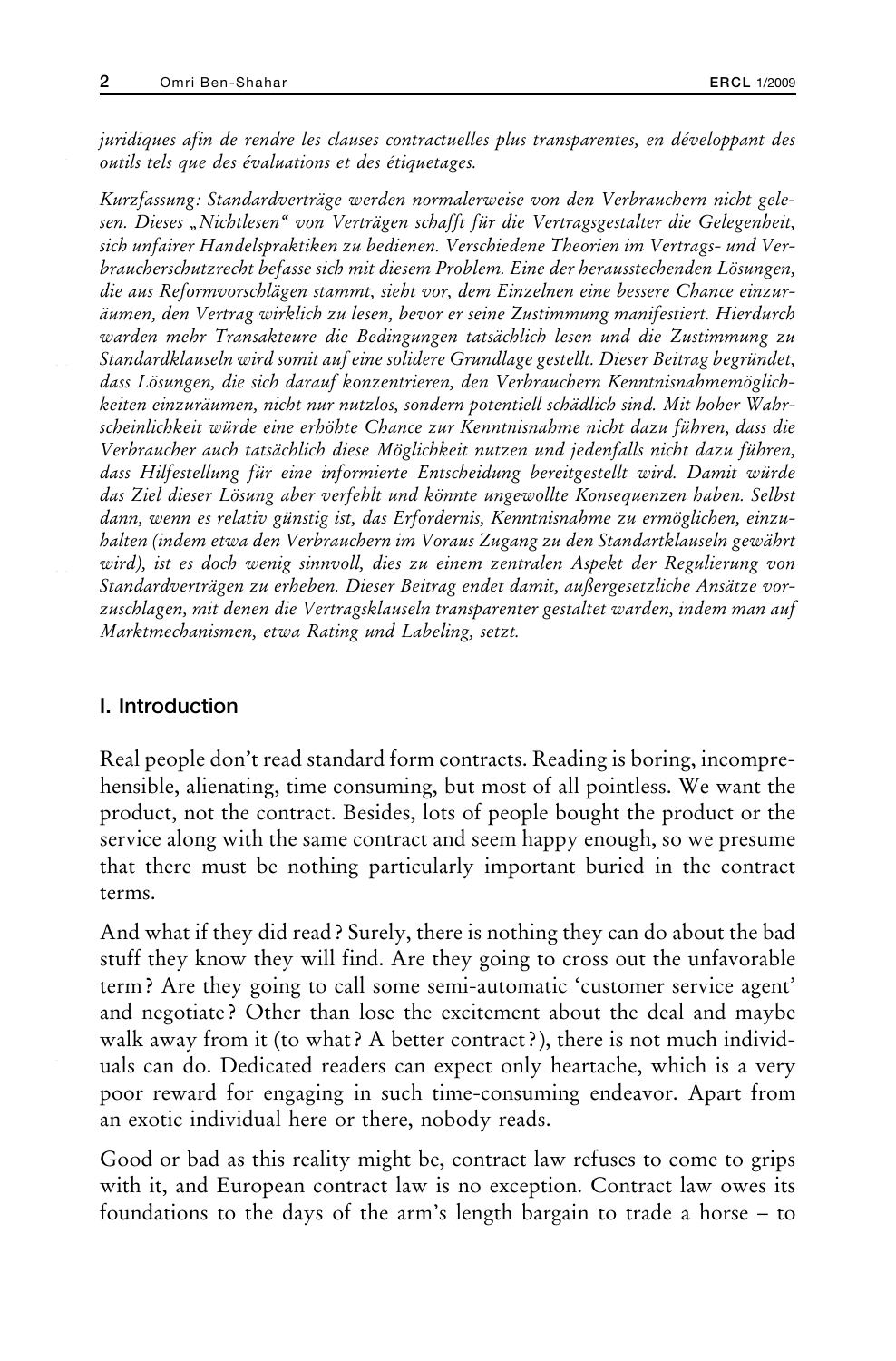the notion that contract provisions come prior to the transaction and are known and custom designed by the parties. In that setting, of course, reading the contract is a simple task that is commonly done and is necessary to assure that the text reflects the terms agreed upon. It is a heroic scholarly ideal, however, to preserve this module in the era of mass standard form contracts. It is counter-realistic, I will argue, to cling to the reading of contracts as the foundation for mutual assent.

Of course, the pragmatic reality of 'unreadness' is widely recognized. Still, it is surprising how deep the unwillingness of contracts commentators to reconcile with this reality is. Rather, it is now a standard view to confront the unreadness reality with myths, fictions, and presumptions, all intended to preserve a conceptual apparatus that fits a world in which transactors know all the terms. Even if individuals do not read the terms, so goes a prominent line of argument, at least they should have an opportunity to read. Assent, it is said, depends on individuals having a meaningful, precontractual, opportunity to read. It is only in the presence of such opportunity to read that it can be said that individuals chose to manifest assent without actually reading, and thus to be bound to the boilerplate terms.

The fact that people do not read contracts has not discouraged commentators and reformers from designing proposals that assume readability, encourage readership, aimed at increase reading, require notice and physical presentation of unread terms or reasonable access to terms on the web so that they can be read, in short, provide opportunities to read.<sup>1</sup> Contract terms that fail these opportunity-to-read tests would thus be unenforceable, lacking assent. Just recently, for example, the American Law Institute (ALI) considered a draft for new principles of software contracting that would settle the law of standard form electronic contracting over information goods, and render retail form contracts enforceable only when the terms are 'accessible electronically prior' to payment or to the transaction.<sup>2</sup> Similarly, the European Draft Common Frame of Reference requires that terms of consumer contracts be provided before the conclusion of the contract, as a way to address the problem of 'consumer at a significant informational disadvantage.'<sup>3</sup> The premise underlying these reform proposals is to provide more substantial opportunity

<sup>1</sup> R.A. Hillman / J.J. Rachlinski, 'Standard Form Contracting in the Electronic Age', 77 New York University Law Review 429, 488 – 492 (2002); The American Law Institute, Principles of the Law of Software Contracts, Discussion Draft (March 30, 2007) (hereinafter 'ALI Principles'), 97.

<sup>2</sup> ALI Principles, §§ 2.01(c)(1), 2.02(c)(2).

<sup>3</sup> Principles, Definitions and Model Rules of European Private Law, Draft Common Frame of Reference (2008) (hereinafter 'DCFR') §§ II.–3:103, 3:105.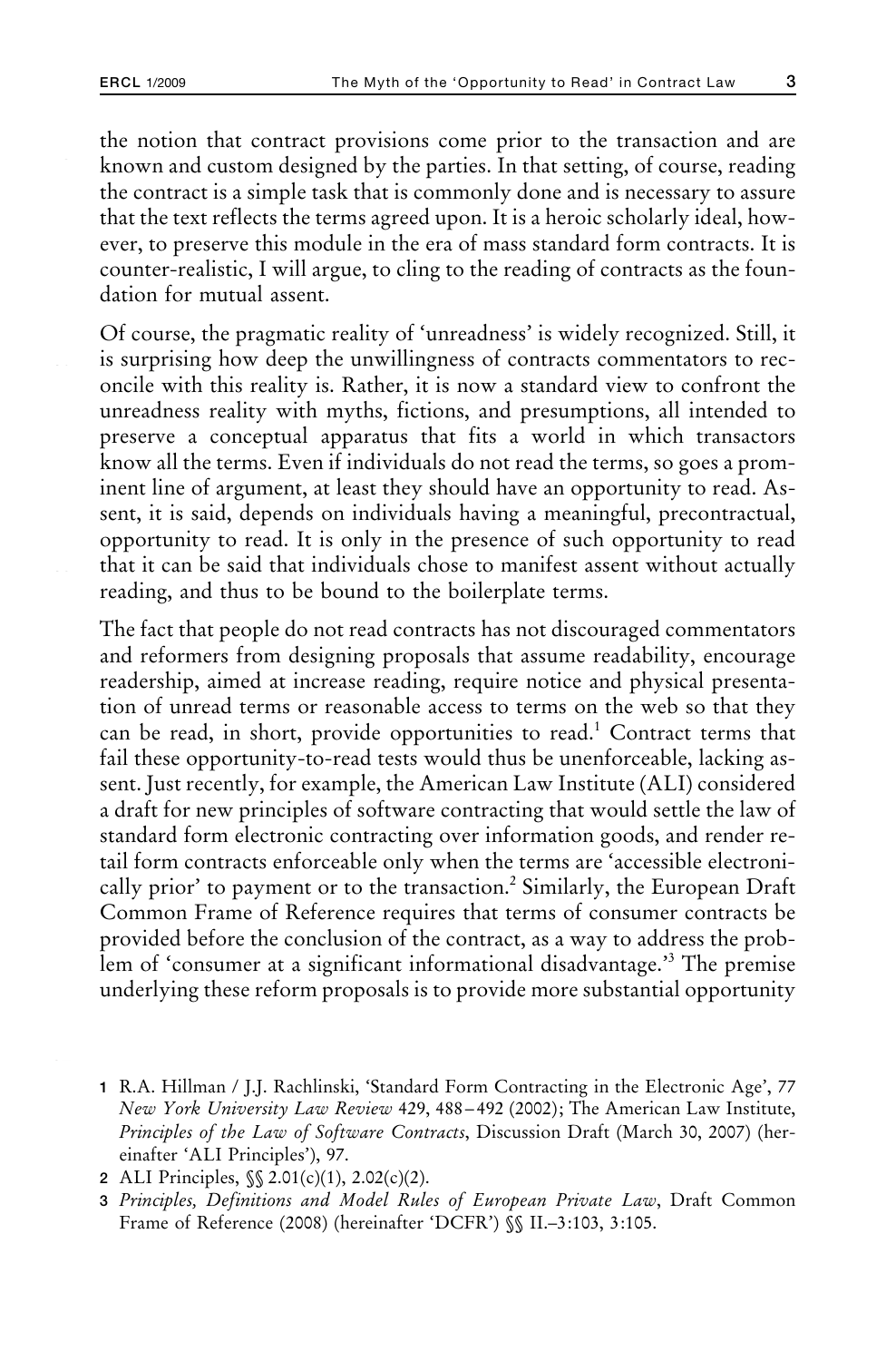to read, alleging that it will 'increase the number of readers of standard forms' and would render the notion of assent more 'meaningful', more 'robust.'<sup>4</sup>

The ALI and DCFR approaches would probably appeal to many contracts scholars who are concerned about shrinkwraps and the willingness of courts to enforce 'terms-in-the-box.' To these scholars, the absence of an opportunity to read is what makes the difference in determining whether the terms should bind.<sup>5</sup> The ALI's solution is appealing to contracts scholars because it is aligned nicely with the doctrine of mutual assent, which requires affirmative acceptance of the terms. How can a person assent to terms that he or she did not read, did not have an opportunity to read, or was discouraged from reading?

More fundamentally, this idea of implied-assent-to-available-but-unreadterms is appealing to scholars because of the premise – what I will argue to be merely a myth – that it accords greater respect to individuals – that it bolsters the 'autonomy' of people.<sup>6</sup> Choosing not to read is a more meaningful surrender to the unread terms when there is an option to read than when the option does not exist. This autonomy grounding is of particular relevance to advocates of the 'Private Law Society' concept – an early German edition of law-and-economics – who view individuals' private power as the essential governing method (as opposed to public order), but consider a crucial role for legal regulation in protecting individuals from misuse of concentrated private power.<sup>7</sup> A major way in which the law can establish a 'form' for private transactions to function optimally is by ensuring that individuals make informed choices, not oppressed by concentrated business tactics. Information is therefore essential for private party power.<sup>8</sup> How can individuals make contracting decisions without having an opportunity to review the information prior to the transaction?

- 4 ALI principles, at 130–131.
- 5 See eg S. Macaulay, 'Symposium: Freedom of Contract: Solutions in Search for a Problem?' 2004 Wisconsin Law Review 777; D. Post, 'Dismantling Democracy: Common Sense and the Contract Jurisprudence of Frank Easterbrook' 16 Touro Law Review 1205 (2000); R.C. Bern, '"Terms Later" Contracting: Bad Economics, Bad Morals, and a Bad Idea for a Uniform Law, Judge Easterbrook Notwithstanding' 12 Journal of Law  $\&$  Policy 641 (2004).
- 6 K.N. Llewellyn, The Common Law Tradition: Deciding Appeals (Boston; Toronto: Little Brown 1970) 369; R.A. Hillman, 'Online Boilerplate: Would Mandatory Web Site Disclosure of e-Standard Terms Backfire?', in O. Ben-Shahar (ed), Boilerplate: Foundations of Market Contracts (2006) 87 – 89.
- 7 D.J. Gerber, 'Constitutionalizing the Economy: German Neo-Liberalism, Competition Law, and the "New" Europe' 42 American Journal of Comparative Law 25, 36-37 (1994).
- 8 S. Grundmann, The Concept of the Private Law Society After 50 Years of European Law and European Business Law (unpublished manuscript, 2007) 17.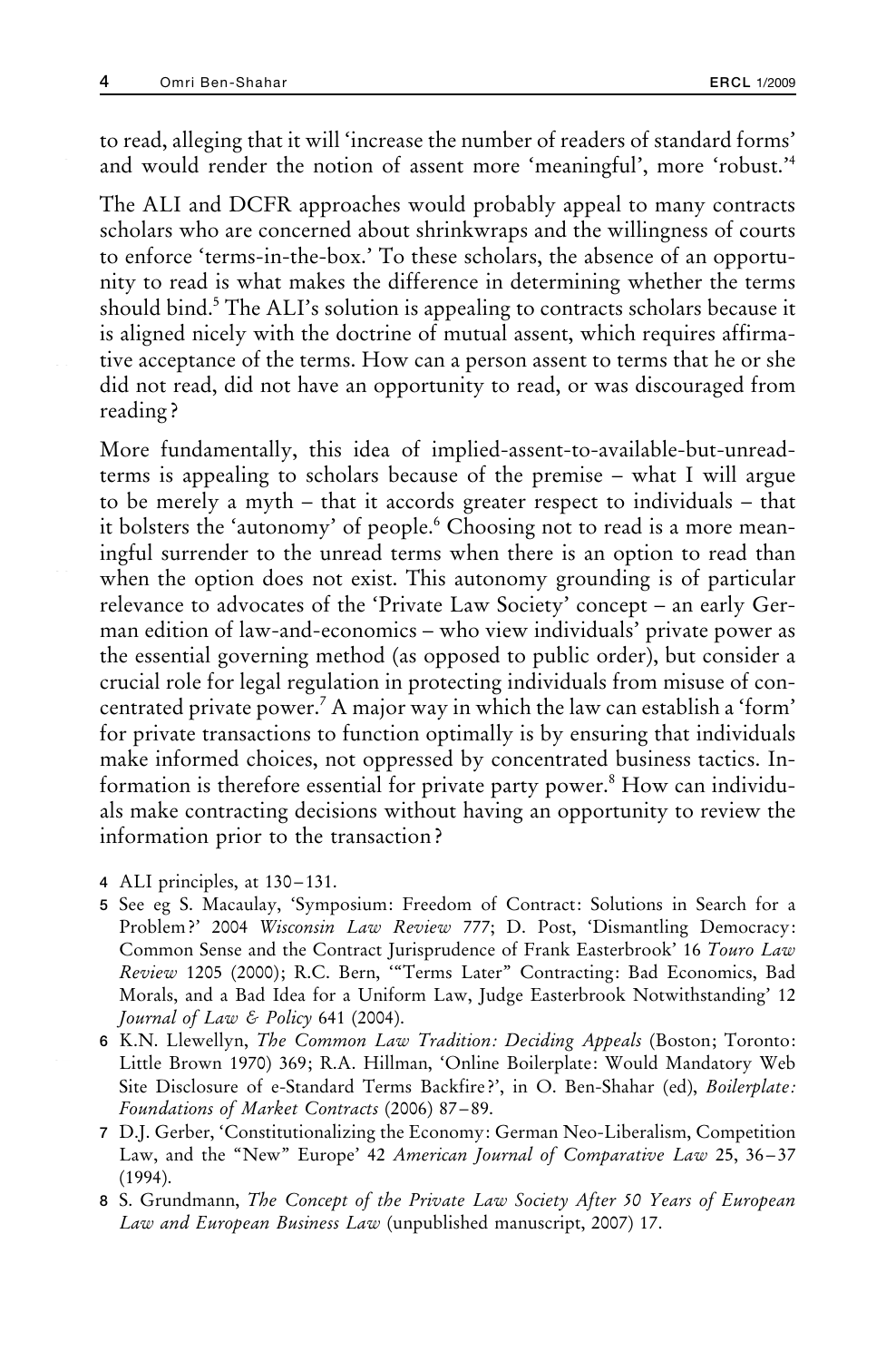Now, everybody knows that even with a 'robust' opportunity to review the information about the contract terms, very few individuals will jump on this opportunity and actually read. Thus, if what we care about is meaningful, informed, assent to the written contract, let's be sober: very little of it, if at all, would take place. What the supporters of opportunity-to-read must be thinking, then, is that if true affirmative assent cannot be produced, at least the autonomy-based presumptions underlying this doctrine can be satisfied. People manifest assent, not by affirmative informed acceptance of terms, but by deciding to forgo the opportunity to read. At the very least, then, an opportunity to read preserves the framework of mutual assent as an underpinning for contractual obligation.

Thus, a great deal of attention is turned to the minimal requirements that would transform unreadness from a practice of surrender to power of business into a valid ritual of autonomous assent, even if a passive one. A passive ritual, I called it, searching for a sterile term; my colleague Jim White more candidly called this type of assent *autistic*.<sup>9</sup> But it is not the non-reader retail transactor who is autistic; in fact, this passive assenter is rational and, by and large, doing quite well: saving transactions costs and paying low prices. Sadly, it is the debate over contract law doctrine and the directions of reform that display the inability to come to terms and to reconcile with an evident reality. Not autistic, but perhaps naïve.

The problem with the solutions to the phenomenon of unreadness is that they do nothing to improve the terms that the ordinary non-reader gets. The premise underlying this essay is that there is nothing wrong with one's autonomous choice to enter a contract not knowing the legal terms, not even caring about the opportunity to read. For those who (smartly) prefer not to know, it is utterly irrelevant whether the terms-they-don't-know are available before or after the deal, inside or outside the shrinkwrap, in small or large print, at the top or the bottom of the web page, in a unified or a separate agreement, one or  $n$  clicks away from the vendor's homepage, in legal or laymen's language, in the first version or the last version of the modified booklet of endless terms they receive by mail, and so on. It doesn't even matter what these terms say – arbitration at home or in Timbuktu. Who cares? When was the last time that your satisfaction with a purchase of a consumer good was affected by what the boilerplate hid? To be sure, for the occasional motivated reader type who cares about this stuff at the time of contracting and needs to know in order to engage in comparison shopping – let's be optimistic and call him/her 'the-One-In-a-Thousand' (hereinafter, the 'OIT') – opportunities may already be abundant to read the boilerplate in

9 J.J. White, 'Autistic Contracts', 45 Wayne Law Review 1693 (2000).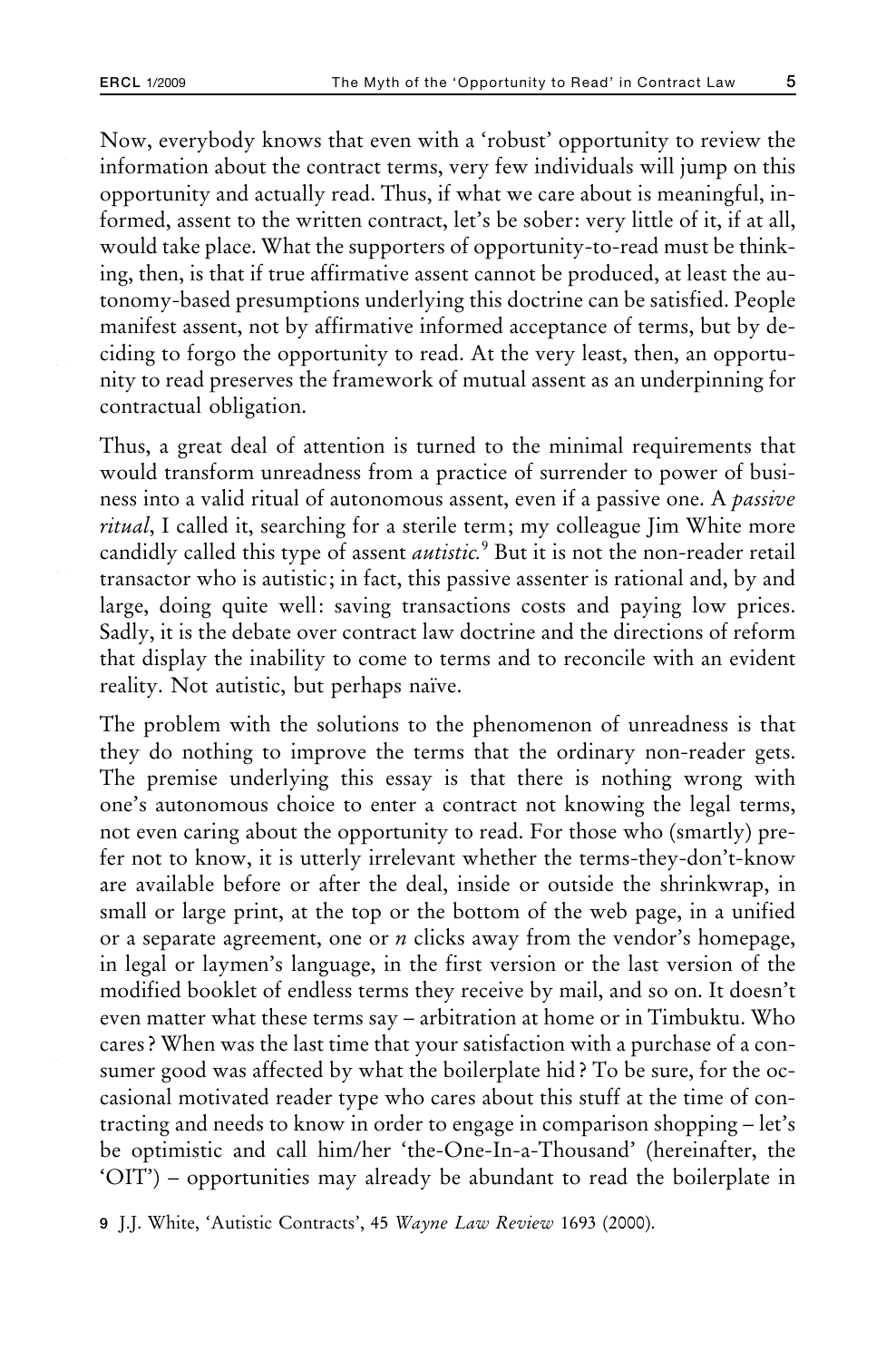advance, but even if not, it is only ex-post anyway that the OIT will figure out which of the cryptic boilerplate terms stands in its way.

It is true that unread boilerplate is at times oppressive, and that it would be nice for the law do something about it. I am not arguing that the law should do nothing to constrain oppressive tactics. The law may have some tools – although my own view is that cultivating non-legal mechanisms (especially on the Internet) is a more effective item to put on the social agenda, and I will explore this view in some length at the end of this Essay. But whether some legal patrol can help improve the legal quality of the transaction, it does not rely on readership, opportunity to read, and other 'derivatives' or the readness property. It is not the customers that should spy on the boilerplate. In fact, the deeper we allow the illusion of contract literacy as safeguard to take hold, the less eager we might be to design schemes that can actually matter. From consumers' perspective, a reform that is aimed at improving readness could backfire.10 Non-readers can benefit from social policies that protect the integrity of their choice set, but not those that guarantee them the useless opportunity-to-read. They would benefit from mechanisms that accord them more meaningful information about the *product* (as opposed to the contract), that give incentives to sellers to avoid over-reaching and over-pricing, and encourage minimal terms and minimum quality.

Thus, what I want to argue in this essay is, primarily, that we need to let one paradigm go – that the opportunity-to-read is necessary for meaningful assent. It can be discarded with no noticeable harm. In fact, it may even improve matters in terms of protection of individual transactors, since the presumption of assent that accompanies pre-disclosed terms assuages the need to develop other protections. More importantly, attentions should be focused on identifying better methods of empowering individuals to 'legislate' their own private affairs through private law. Such alternative methods can be masqueraded public law – regulations by the government mandating the range of permissible terms. This, however, would be a far cry from a private law society. Indeed, it would be an admission that private contracting cannot work well unless severely constricted and harnessed by public regulation. Instead, in part III of the essay, I explore (in a very preliminary fashion) two methods of information dissemination. One method involves *rating* of contracts, in the same way that Zagat rates restaurants. The other method focuses on labeling of contracts on package, in the same way that food products are labeled for nutrition facts.

The essay proceeds as follows. Part I describes the role of opportunity-toread in contract doctrine and the view that it renders assent more meaningful.

10 Hillman, n 6 above, 83 – 94.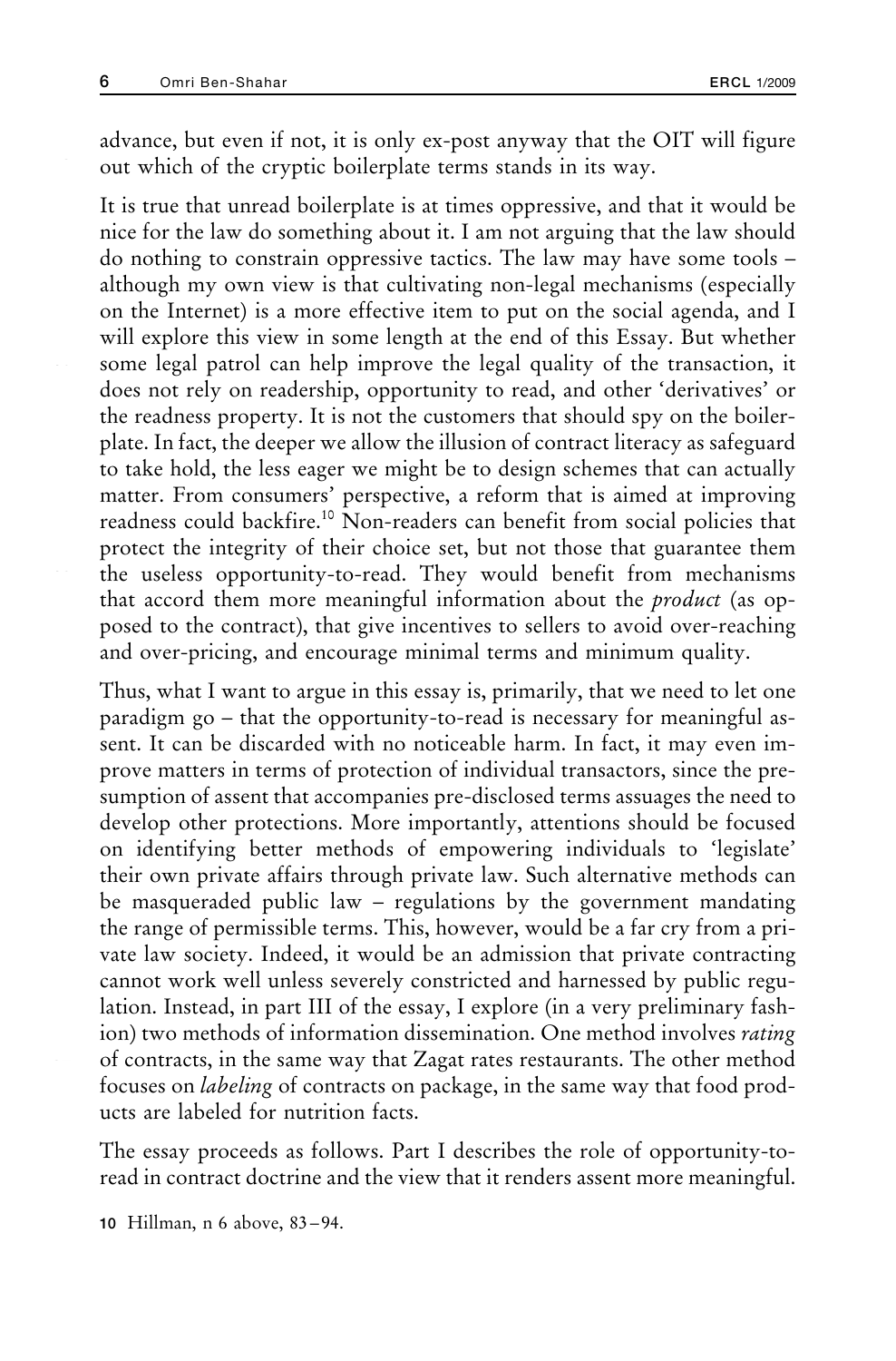Part II discusses the futility of the opportunity to read and the reasons why it might even hurt transactors. Finally, Part III explores some alternative solutions to the problem of unread contracts.

# II. The Opportunity-to-Read

### 1. The Duty to Read and Its Limitations

How do we reconcile a reality in which standard form contracts are unread with a legal tradition that bases obligations on assent? If the rationale for the binding force of contract is the autonomous choice individuals made to surrender to it, how can individuals choose obligations which they have not read and which they do not know?

Contract law had developed traditions that resolve this paradox through presumptions. One such presumption underlies the 'duty to read.' True, people do not read contracts; but they can be *presumed* to read. This is a fairly strong presumption. As Williston said, even if an illiterate executes a standard form contract, he is presumed to have read it and bound to its terms. The duty to read encompasses the duty to ask someone to read or to explain the terms.<sup>11</sup> This presumption, of course, is not based on generalized empirical regularity. Rather, it is a method to shift the burden of information acquisition to the passive party.

One must confess, though, that the logic underlying the duty to read is somewhat shaky. If potential transactors were handed a readable text, then it would be plausible to place them under a duty to read the contractual terms, and to presume that their assent is informed by readership. In costbenefit terms, if the cost of reading is not too great – if the text is not too difficult to read – then reading is indeed a reasonable 'precaution' one should take before entering a contract. Thus, for example, it would reasonable to impose a duty to read the Direction for Use and any 'black box' warning on the packaging of a pharmaceutical drug. The text here is short and readable ('Do not take more than 8 caplets every 24 hours') and so the cost to read is small; and the benefit of informed use is substantial.

However, when the cost of the precautionary step becomes excessive – when reading a contract requires a significant investment of resources – the cost benefit analysis changes. Moreover, when the benefit of reading – the information one acquires about the contingent terms of the deal – is minor, reading the fine terms is no longer a reasonable standard of care. Why would we

<sup>11</sup> S. Williston, A Treatise on the Law of Contracts (Mount Kisco, NY: Baker, Voorhis, rev ed. 1937) § 1577.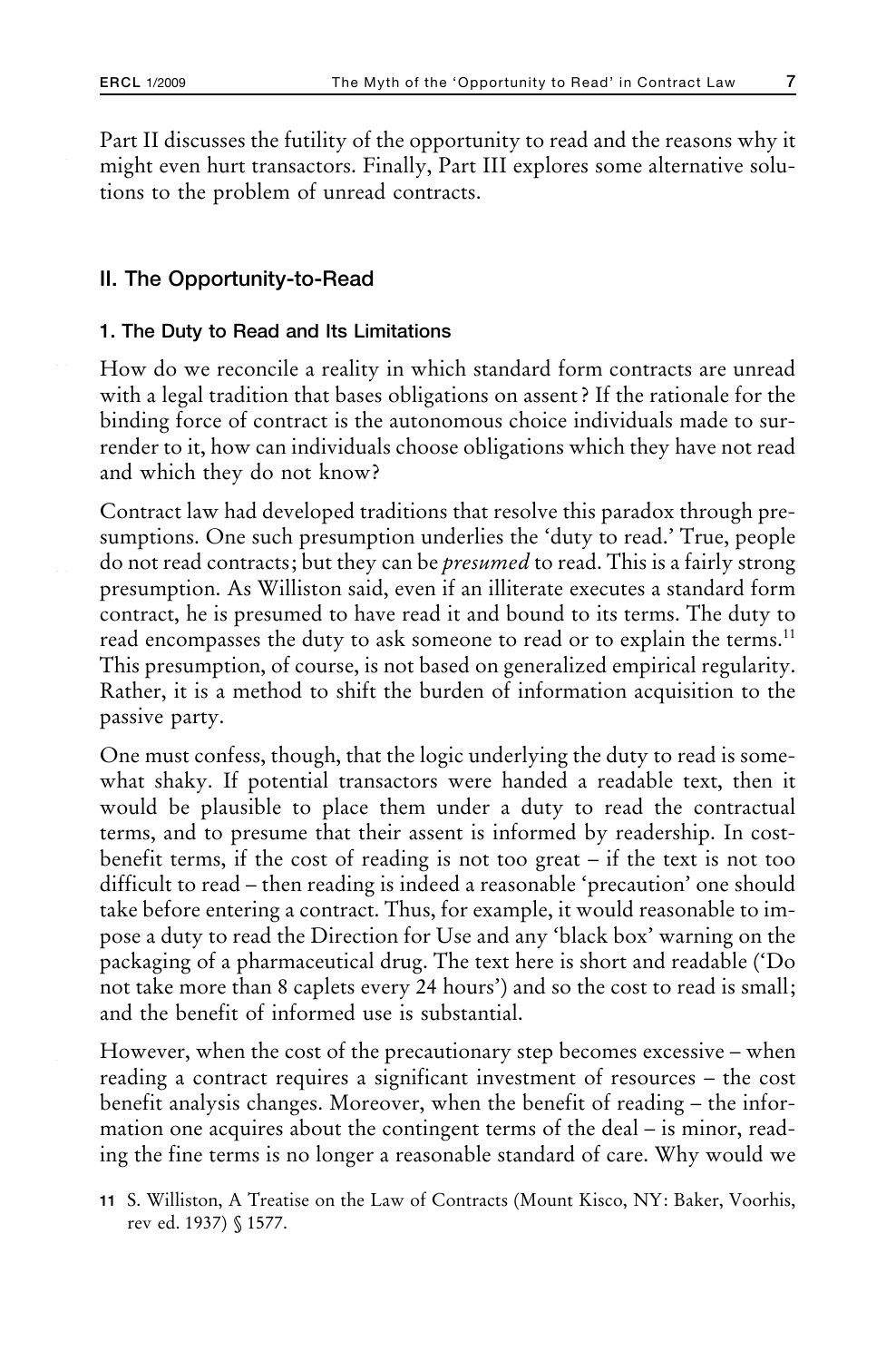hold someone liable, then, for failing to take care measures that are recognized as excessively costly? It would be reasonable to impose a duty to read the model information or the warning label on the outside of the packaging of a consumer product. But it is not reasonable to impose a duty to read the long boilerplate.

Recognizing that the duty to read leads to an extreme outcome, whereby non-readers are bound by the boilerplate and drafters get a free pass to sneak in one-sided terms, other doctrines of contract law take an opposite approach. Insurance law, for example, restricts individuals' obligations by the doctrine of reasonable expectations. If the language of the clause is difficult to read and understand, the presumption is not that it is read, but rather that it means what a reasonable non-reader would expect. Objectively reasonable expectations will be honored even if painstaking study of the policy terms would have negated them.<sup>12</sup> If an insurer has reason to expect that the insured would not have manifested assent if she knew the term in fine print, this term is not part of the agreement.<sup>13</sup> By virtue of being unreadable, then, the term becomes irrelevant; the obligation is dictated instead by context and reason.

Between the two polar solutions dictated by the duty to read and by the reasonable expectations doctrine, other intermediate solutions are available. The unconscionability doctrine, for example, restricts the scope of the duty to read regime. Non-readers are not bound by excessive, exploitative provisions. Because the problem of unreadness is closely related to what is often regarded as procedural unconscionability, it is often enough to show that the 'adhesive' term is substantively unconscionable in order to get re $lief<sup>14</sup>$ 

Similarly, the presumption of readership that arises from the duty to read can be rebutted by evidence of contrary actual assent. Thus, terms in fine print cannot override various provisions that are introduced though actual practice (course of performance), or through precontractual oral representations.15 Here, if an individual received oral assurance regarding some feature of the transaction, she is no longer under the grip of the duty to read. Unread terms cannot undo the effect of closely followed business practices and ex-

- 12 R. Keeton, 'Insurance Law Rights at Variance with Policity Provisitons' 83 Harvard Law Review 961, 966 – 967 (1970); C&J Fertilizer, Inc v Allied Mutual Insurance, 227 NW2d 169 (Ia1975).
- 13 Restatement (Second) of Contracts § 211(3).
- 14 Romano v Manor Care, Inc, 861 So2d 59 (Fla 2003).
- 15 J.J. White / R.S. Summers, 1 Uniform Commercial Code (5<sup>th</sup> ed, St. Paul, Minn: 2006) 117 – 119, 786 – 790.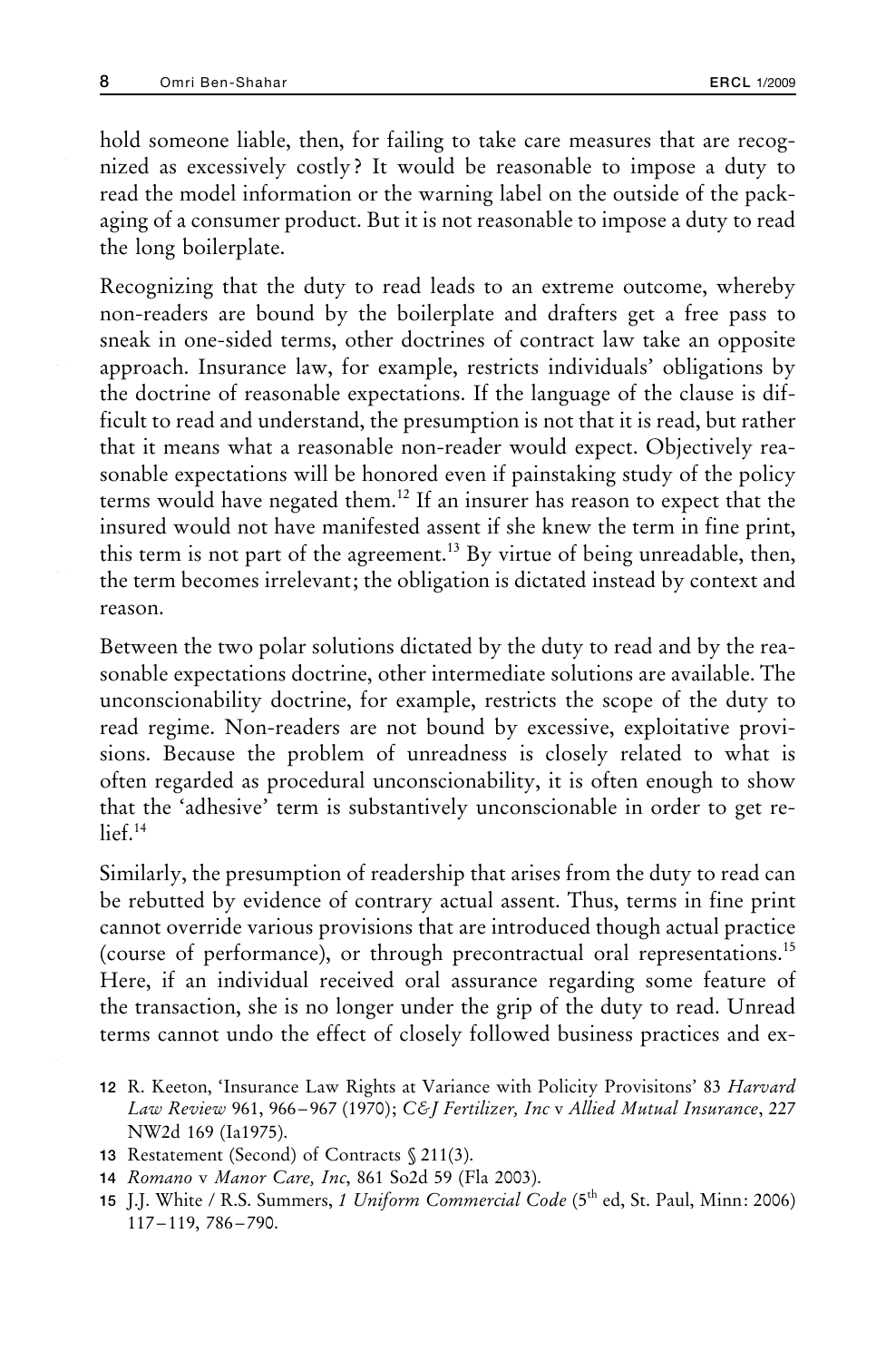press assertions. Thus, importantly, if a seller provides an express warranty, it cannot disclaim the implied warranty of merchantability in the fine print.<sup>16</sup>

Still, these mitigating doctrines provide relief to non-readers only in a small set of circumstances. By and large, standard form terms are part of the enforceable agreement, even though it is recognized that they are almost never read. How, then, can it be said that they were assented to? How do we close the disturbing gap between the ideal of autonomous informed choice and the reality of uninformed-ness?

#### 2. Opportunity to Read

People can agree to buy a surprise. Sometime, the surprise is an attribute of the product or service. The most extreme example is a lottery ticket, in which the 'surprise' is affirmatively sought. But more commonly, various products or services are purchased knowing that they might not perform as hoped (eg, the arrival time of the flight, or the sweetness of the watermelon). Other times, the surprise can be avoided by a more thorough prior research about the characteristics of a product or service, but individuals prefer to avoid the precontractual cost. Thus, when one buys a car or a cellphone, some of the features (or the absence of features) are discovered only later, through experience and use. Or when one orders a dish at a restaurant, some of its ingredients are unknown. In these situations it is understood that the agreement is not lacking due to the surprise. As long as a party who accepts the deal is choosing not to pre-research its features more extensively, this party's assent is valid. She is providing 'blanket assent' to the known and unknown features of the deal alike.<sup>17</sup>

It is commonly thought that an opportunity to read the contract is necessary and critical for assent to cover also the unread terms.<sup>18</sup> The logic of this view, I take it, is that a party can be held to have agreed to terms which she did not read only if she chose not to read. And for there to be a meaningful choice not-to-read, reading must be an available option. In the same way that we can only choose not to fly to the moon if we are invited to join the spaceship, we can only choose not to read the contract terms if we have an opportunity to

- 16 Magnuson-Moss Warranty Federal Trade Commission Improvement Act, 15 USCA § 2308.
- 17 Llewellyn, n 6 above, 196; R. Barnett, 'Consenting to Form Contracts' 71 Fordham Law Review 627 (2002).
- 18 See, eg, Uniform Computer Information Transactions Act ('UCITA') § 112(a) and official comment 8 ('A manifestation of assent to a record or term under this Act cannot occur unless there was an opportunity to review the record or term.').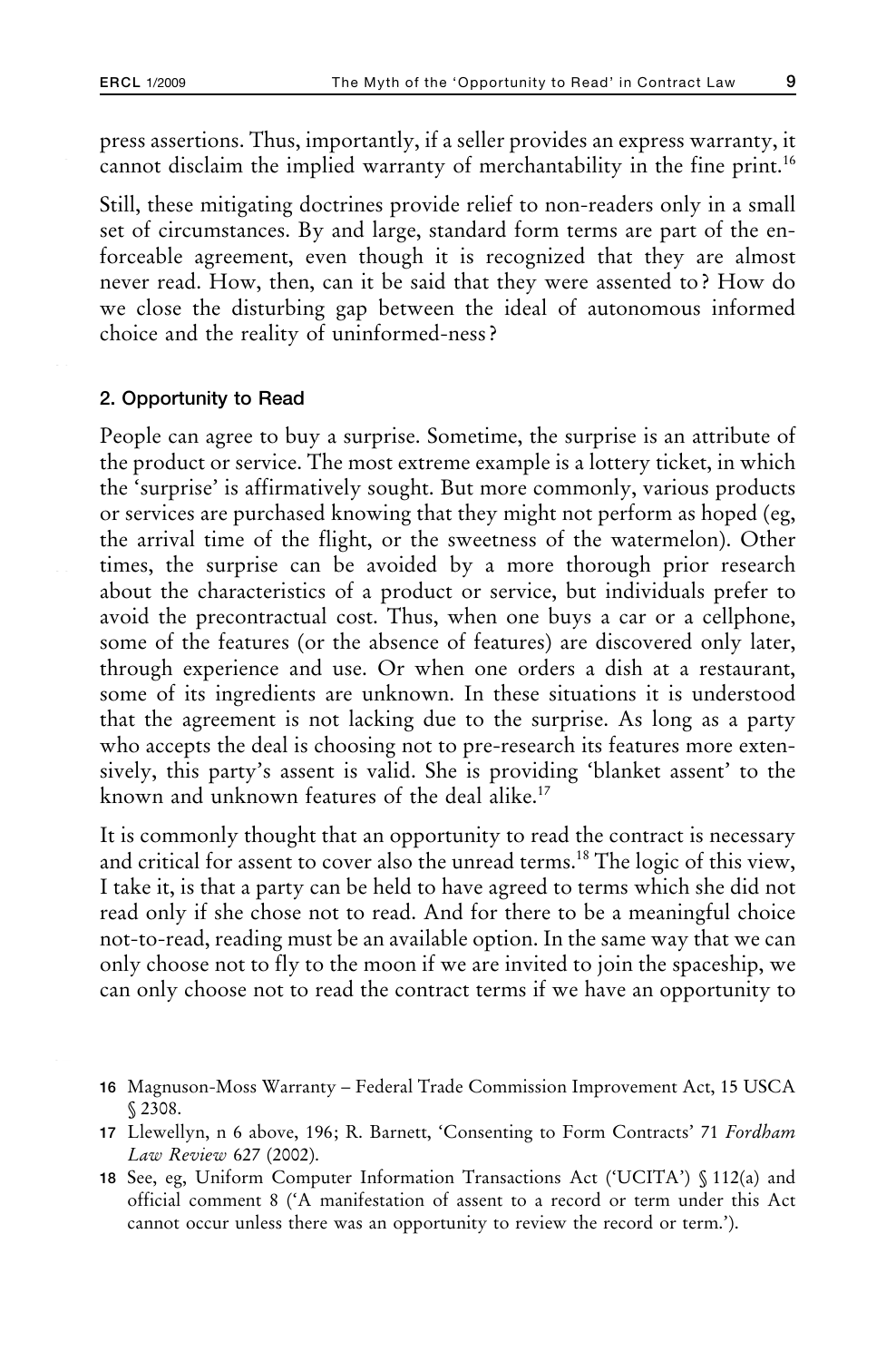read. Otherwise, when a course of action is not available, we cannot 'choose' to forgo the opportunity and to refrain from it.

The opportunity to read solution is featured prominently in current proposals for reforms. For example, in the DFCR, the Study Group sought a solution to the problem of shrinkwrap contracts. Section II.–3:103(1) states that in consumer contracts the terms must be provided to consumers some reasonable time before the contract is concluded. Similarly, in the proposed ALI Principles of Software Contracts, Section 2.01(c)(1) proposes a solution to the problem of shrinkwrap contracts (which are commonly enforced in American law<sup>19</sup>): 'a transferee will be deemed to have adopted a standard form as a contract if the standard form is reasonably accessible electronically prior to the initiation of the transfer at issue.' In the Reporter's note titled Promoting Reading and the Opportunity to Read Terms, it is explained that:

The preferred strategy of the Principles is to establish vendor best practices that promote reading of terms before the transferee commits to a transfer […]. Increasing the opportunity to read supports autonomy reasons for enforcing software standard forms and substantiates Karl Llewellyn's conception of transferees' blanket assent to reasonable standard terms, so long as they have had a reasonable opportunity to read them.<sup>20</sup>

It is the assumption of the drafters of this proposal that a precontractual opportunity to read, 'at least in theory,' would lead to 'increased number of readers of standard forms and shoppers of terms.'<sup>21</sup> Moreover, it is their stated view that 'the idea of individual assent is obviously more robust when transferees have an opportunity to read and compare terms.<sup>22</sup> In other words, we can say that individuals chose to be bound by unread terms only if they had an opportunity to read which they waived. In the same spirit, the Principles' chief Reporter, Robert Hillman, suggested elsewhere that another way to promote opportunities to read standard form terms is through online mandatory disclosure of terms.<sup>23</sup>

The ALI Principles address an area of contracting that was previously the subject of another reform. In 1999, the ALI and NCCUSL published the Uniform Computer Information Transactions Act (UCITA), which too sought to address software contracting. UCITA, which ended up being enacted in only two US states (Maryland and Virginia) differs from the ALI principles in many aspects, but it shares one fundamental approach: As-

- 19 ProCD v Zeidenberg, 86 F3d 1447 (7th Cir 1996).
- 20 ALI Principles, at 130-131.
- 21 ALI Principles, at 149.
- 22 ALI Principles, at 149.
- 23 Hillman, n 6 above, 87 89.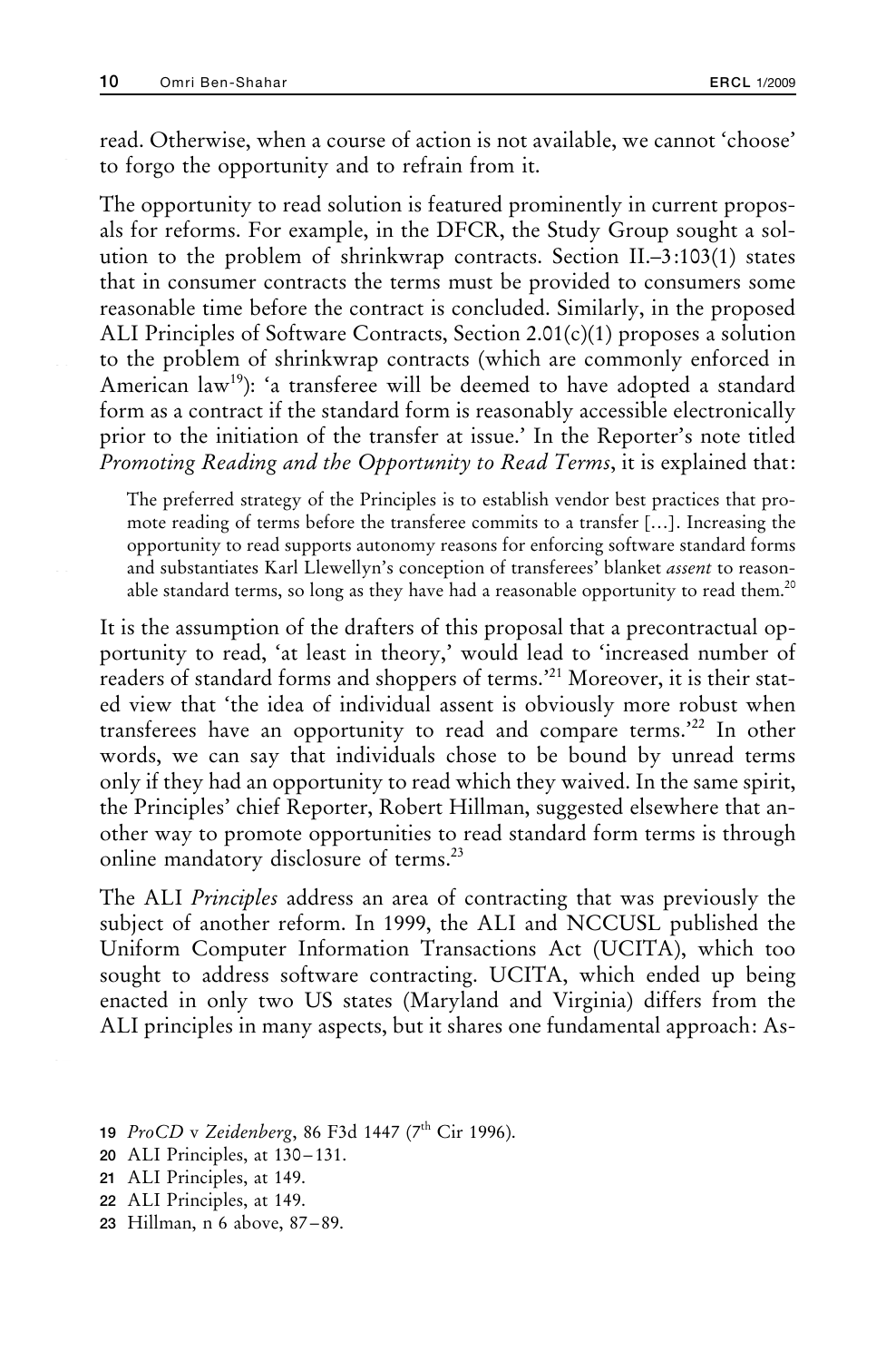sent to shrinkwrapped terms can only be presumed if the assenting party had an opportunity to read. $^{24}$ 

American case law has similarly put significant emphasis on opportunity-toread. For example, in the leading case Specht v Netscape,<sup>25</sup> the court held that a browsewrap (the contract terms that are presented through a hyperlink on a webpage) is not binding because the reference to the contract terms was not conspicuous enough. Users could not view the link to the terms at a prominent place on the screen, such that would call their attention to the fact that terms are included in the download, but rather had to scroll down to find the link. There was no assent because there was no meaningful opportunity to review the terms.<sup>26</sup> Similar claims by parties that they were deprived of an opportunity to read the boilerplate are raised quite often, with varying success. For example, in a recent case the court held that

'[p]laintiffs were not made aware of the [employment contract] until they were required to sign it. At that point in time, plaintiffs had already leased or purchased trucks as required by FedEx, undergone training, and financially committed themselves to working for FedEx. Plaintiffs had to sign the [employment contract] without an opportunity to read it thoroughly, review it with a lawyer, or negotiate any changes to it. These circumstances constitute an absence of meaningful choice.'<sup>27</sup>

The irony of this decision is that the term the court ended up striking was a mandatory arbitration clause – one that plaintiffs would have likely not read and would not have understood or challenged had they been given 'an opportunity to read it thoroughly.'

It is not altogether clear why an opportunity to read provides more robust basis for assent to unread terms. When the terms of a contract are not available upfront, it can still be said that the contracting party made a choice to be bound by them. She made a choice to enter into an agreement that is bundled with a known element of surprise – bundled with terms that will only pop

- 24 Uniform Computer Information Transactions Act (rev ed 23 August 2001) § 112(a) provides: 'A person manifests assent to a record or term if the person, acting with knowledge of, or after having an opportunity to review the record or term or a copy of it: (1) authenticates the record or term with intent to adopt or accept it; or (2) intentionally engages in conduct or makes statements with reason to know that the other party or its electronic agent may infer from the conduct or statement that the person assents to the record or term.'  $\int 112(e)(1)$  further provides that a user's opportunity to review online contract terms exists if a 'record' (or electronic writing) of the contract terms is 'made available in a manner that ought to call it to the attention of a reasonable person and permit review.'
- 25 306 F3d 17 (2nd Cir 2002).

26 See also Ticketmaster v Tickets.com, 2003 WL 21406289 (CDCal).

27 Lucey v FedEx Ground Package Systems, Inc, 2007 WL 3052997 (DNJ, 18 October 2007).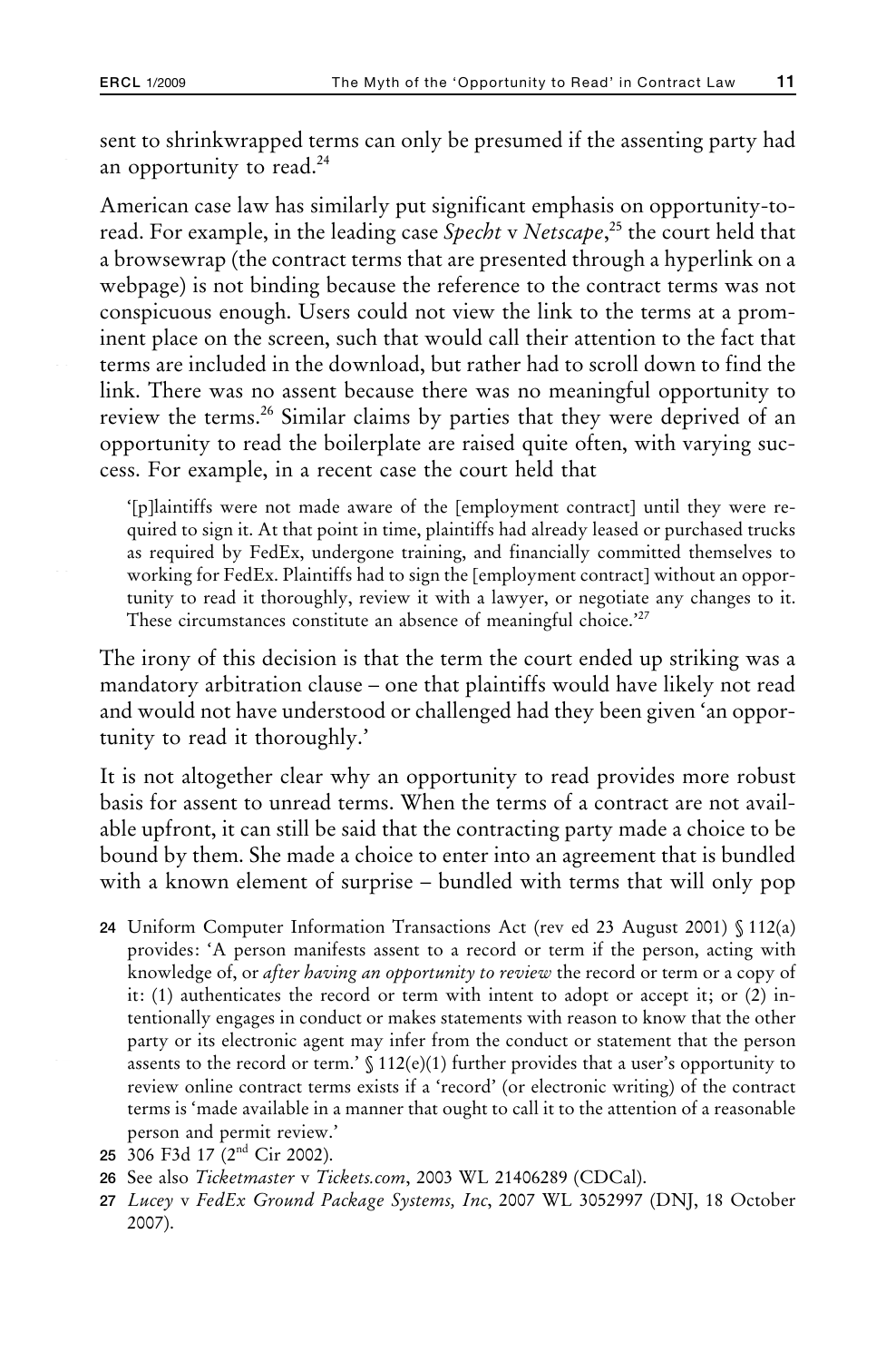out of the box after the contract is formed and the shrinkwrap is removed. As long as the presence of such hidden terms is not in itself surprising, and as long as there is an option not to take the contract as a whole, the hidden terms can be covered by the blanket assent.

In practice, blanket assent is given to 'features' of products and transactions even if it is impossible to know them in advance (as in the case of the sweetness of the watermelon, or in the case of an agreement to be bound by command dictated later on by some agreed authority.) An individual who knows that the terms are shrinkwrapped in the box and may not be accessed in advance can be deemed to be exercising the same 'robust' autonomous choice to purchase a surprise, especially if the price is right. The opportunity to read and know the terms in advance is not strictly necessary to render assent to the unknown terms, if the assenting party understands that additional terms or features will only become evident at a later stage, and that they might not be the nicest of terms.<sup>28</sup>

Thus, assent can be 'meaningful' even if the terms are not available, so long as this feature itself is understood. But my critique of the opportunity to read argument does not rely on any debate as to the proper conception of 'meaningfulness'. My argument is that even if one endorsed the view that an opportunity to read is a crucial component of meaningful acceptance – that only then can we say that an individual made an autonomous choice to accept the unread terms – the opportunity must still be a practical one. An opportunity to read is not like an opportunity to *inspect* goods. The latter makes sense – a buyer from a remote seller may have never seen the goods prior to shipment and thus inspection can effectively reveal – even to a lay person – some features that might be unpleasantly surprising or disappointing. In these situations, the rights to reject the goods<sup>29</sup> or to withdraw from the con- $\text{tract}^{30}$  give the buyer a practical defense tactic against undesirable surprises, and acceptance following such inspection is indeed more meaningful. An opportunity to read the terms is different than an opportunity to inspect because it is simply too impractical. In the next section, I explain why.

<sup>28</sup> Barnett analogizes this blind assent to a soldier who commits to obey the commands of a superior, the content of which he will only learn in the future. See Barnett, n 17 above, 636.

<sup>29</sup> UCC 2 – 513(1).

<sup>30</sup> DCFR II.–5:201.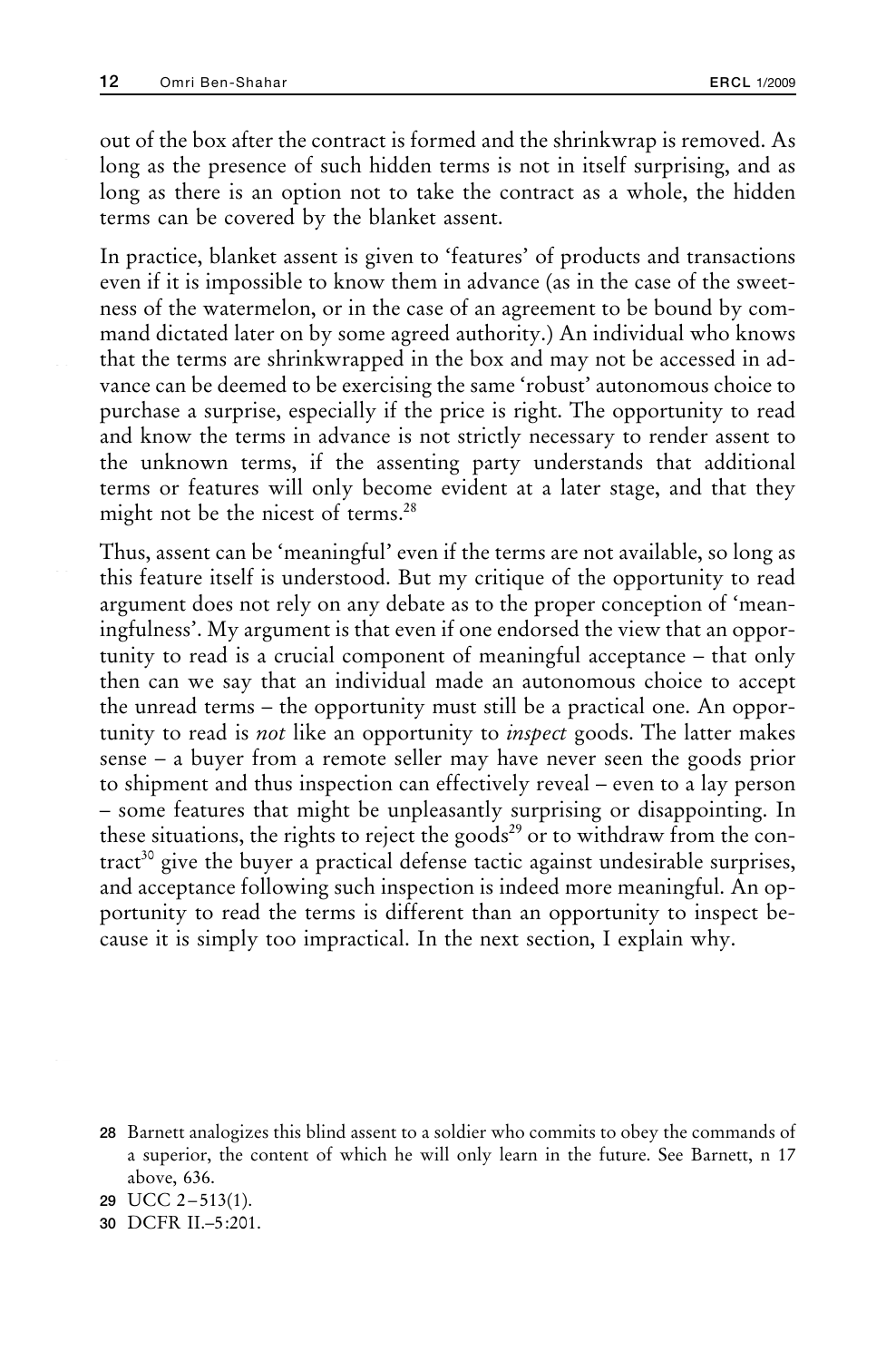# III. Against the Opportunity to Read

#### 1. Capacity to Read

Imagine a world in which individual consumers are shown the contract before buying the product, and make a deliberate decision that they want to read and acknowledge the terms before deciding whether or not to buy. Surely, it is to such consumers that the opportunity-to-read would matter. Unfortunately, even if these consumers exist, they will likely fail in their attempt to read and comprehend the terms.

First, even a simplified version of the legal terms – what the DCFR denotes as 'transparent' terms $31 -$  is too complicated a task for most consumers, given existing levels of literacy.<sup>32</sup> Take, for example, eBay's User Agreement, which is one of the more impressive examples I found for a contract in lay language.<sup>33</sup> The easy to comprehend terms are the ones that people know anyway, without reading the agreement, such as the 'fees and services' provision. The legal terms – what we usually find in boilerplate – are also simpler. But even with eBay's heroic effort to simplify, would most people understand a term stating that 'when you give us content, you grant us a nonexclusive, worldwide, perpetual, irrevocable, royalty-free, sublicensable (through multiple tiers) right to exercise the copyright, publicity, and database rights (but no other rights) you have in the content, in any media known now or in the future?'

Most contracts, however, are not summarized in easy language. Ebay's or Google's browsewraps are the exception, probably because the user agreement is over a free service that creates little if any consumer complaints. Even for these service providers, the 'Privacy Policy' section of their Terms of Service includes significantly more legal language and analytical complexity. But the bulk of consumer boilerplate terms are more complex. Take a contract many of you surely did not read when clicking 'I Agree' upon installing the software – the Microsoft XP End User License Agreement (not a very inviting title for a 10 page single space text). The version installed on my (previous) computer was 4000 words long. If a user wanted to read, say, the remedies term – the term that US regulators deemed important enough to require a mandatory appearance, ALL CAPS – she must tra-

- 32 A.M. White / C. Lesser Mansfield, 'Literacy and Contract' 13 Stanford Law & Policy Review 233 (2002); M.A. Eisenberg, 'Text Anxiety' 59 South California Law Review 305 (1986); M.A. Eisenberg, 'The Limits of Cognition and the Limits of Contract' 47 Stanford Law Review 211 (1995).
- 33 Ebay's 'Your User Agreement' at http://pages.ebay.com/help/policies/user-agreement.html, last visited on 10 October 2008.

<sup>31</sup> DCFR II.–9:402.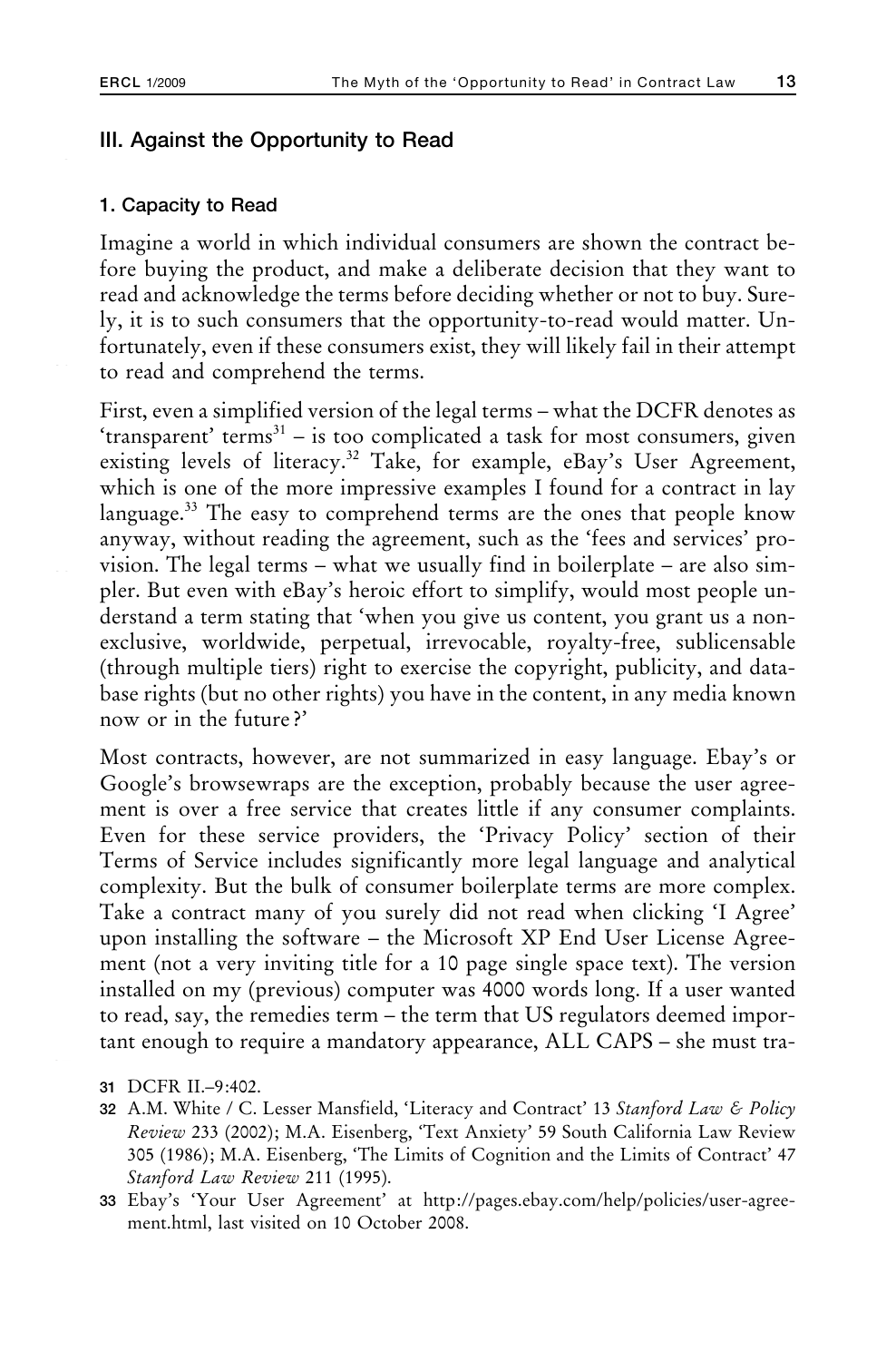verse through 16 previous paragraphs (all of which affect, in some way, the recovery of damages) to reach a provision that is drafted in one sentence, 186 words long! Maybe a few well-paid contracts attorneys can read and understand, after years of experience, what it says. Others would be foolish to try.

The limits of the ability to understand are not solely language comprehension. More fundamental is our limited ability to process the significance of the terms. We are limited in our ability to foresee the types of consequential harms arising from use of a product, and so we cannot assess the significance of a limitation of consequential damages. We have no information about probabilities of defects, and so we cannot ascertain the value of a warranty, or the expected cost of a warranty disclaimer. Think of the decision to purchase overpriced comprehensive insurance for rental car. The terms are explained in easy English at the rental counter, but the buy-or-waive decision is awfully distorted by judgment-of-probability biases.

Moreover, to understand the effect and value of a boilerplate term the consumer has to know the default rule that this term trumps. This is most acute in the context of choice of regime clauses. Some jurisdictions might be better for the consumer if the case came before them, other are worse, but do people know the different substantive rules that these jurisdictions apply ex ante, so as to evaluate what they gain or lose through such clauses? Do they know if they will fare better in arbitration versus litigation, once a yet-unknown dispute arises? Or, with modification clauses, do individuals understand that the contract contains a clause that allows the business to modify any term in the contract (including the dickered terms), and do so without getting explicit affirmative assent? Namely, do people know that they agree to opt out of the silence-is-rejection default and allow vendors to modify the contract (by sending a new agreement, that doesn't always highlight the changes) that becomes binding by virtue of not being rejected?

The limited capacity to read is further aggravated by time constraints. The familiar example/metaphor is the rental car contract and the rushed circumstances under which patrons have to sign it. But the time-to-read problem is more fundamental than this example suggests. It does not arise from artificial constraints that vendors place over their clients, nor is it a consequence of the format of contracting (electronic, mail order, phone, or over-the-counter). People want to surf the internet without even having to click 'I agree' every time they enter a new site, surely they do not want to spend the time to read the text of the terms-of-service. The time-to-read problem arises from individuals' desires to enter into many 'small' transactions and the fact that each such transaction, while small in stakes, is big in contract text. There is not enough time to read all these texts.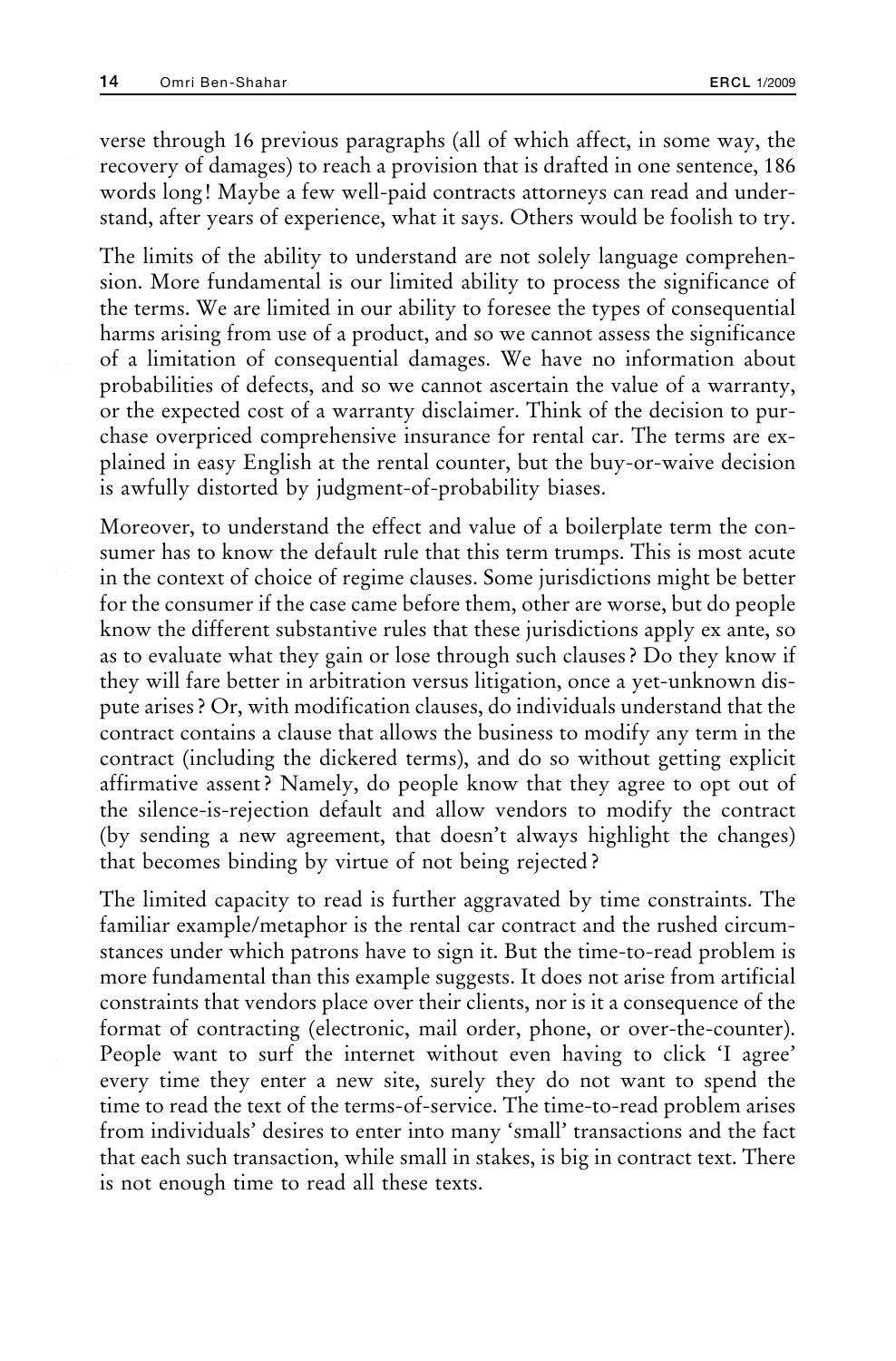### 2. Is it Rational to Read?

The opportunity-to-read paradigm is based on the assumption that unreadness is a consequence of a reality in which individuals who want to read and to find out what is in the contract are faced with prohibitive burdens. In that reality, if contracts were available and accessible these individuals would read them and make better decisions in terms of willingness to pay. This is why the opportunity to read is believed to restore individuals' 'autonomy'. Enough individuals want to read contracts and make a more informed decision; given the opportunity – they will.

In my view, this is not the reality in which we live. A decision not to read is not just an implicit surrender to cognitive limitations and to texts that are too long to read and too difficult to comprehend. It is very much an affirmative and rational decision *not to know* what is in the contract – it is a preference not to care. This decision not to read/know/care is actually a smart decision. Spending effort to read and to process what's in the contract boilerplate would be one of the more striking examples of consumer irrationality and obsessive behavior.

The reasons that it is irrational to read are well rehearsed in the literature, and I will not pretend to have discovered them. Processing the effect of contract terms is time consuming and boring. If we succeeded in reading the text and understanding it, we are often struck by the remoteness of the contingencies it covers – ones that we don't expect to materialize, such that cost of figuring out and improving the terms that apply to these contingencies is not worth it.

I believe that the most basic reason why it is irrational to read standard form terms is that it is too difficult to know which terms are desirable and which are not. If the individual is rational and just a bit economic-oriented, and cares about paying a competitive low price for the product, the individual knows that restrictive terms are one of the factors that make such a price possible. (Many consumers, and even commentators, may overlook this price trade-off, but unfortunately it exists even if overlooked.) When individuals participate in transactions and enter into contracts, their desire is not necessarily to get the best legal terms. They want only the terms that are worth the price, which for most people are the 'economy class' and not the 'first class' terms. This is precisely why many people reject extended warranty programs offered by retailers. They don't want to buy better terms.

Moreover, restrictive and exculpatory terms are more affordable not only because they reduce the 'quality' of the purchase, but also because they shield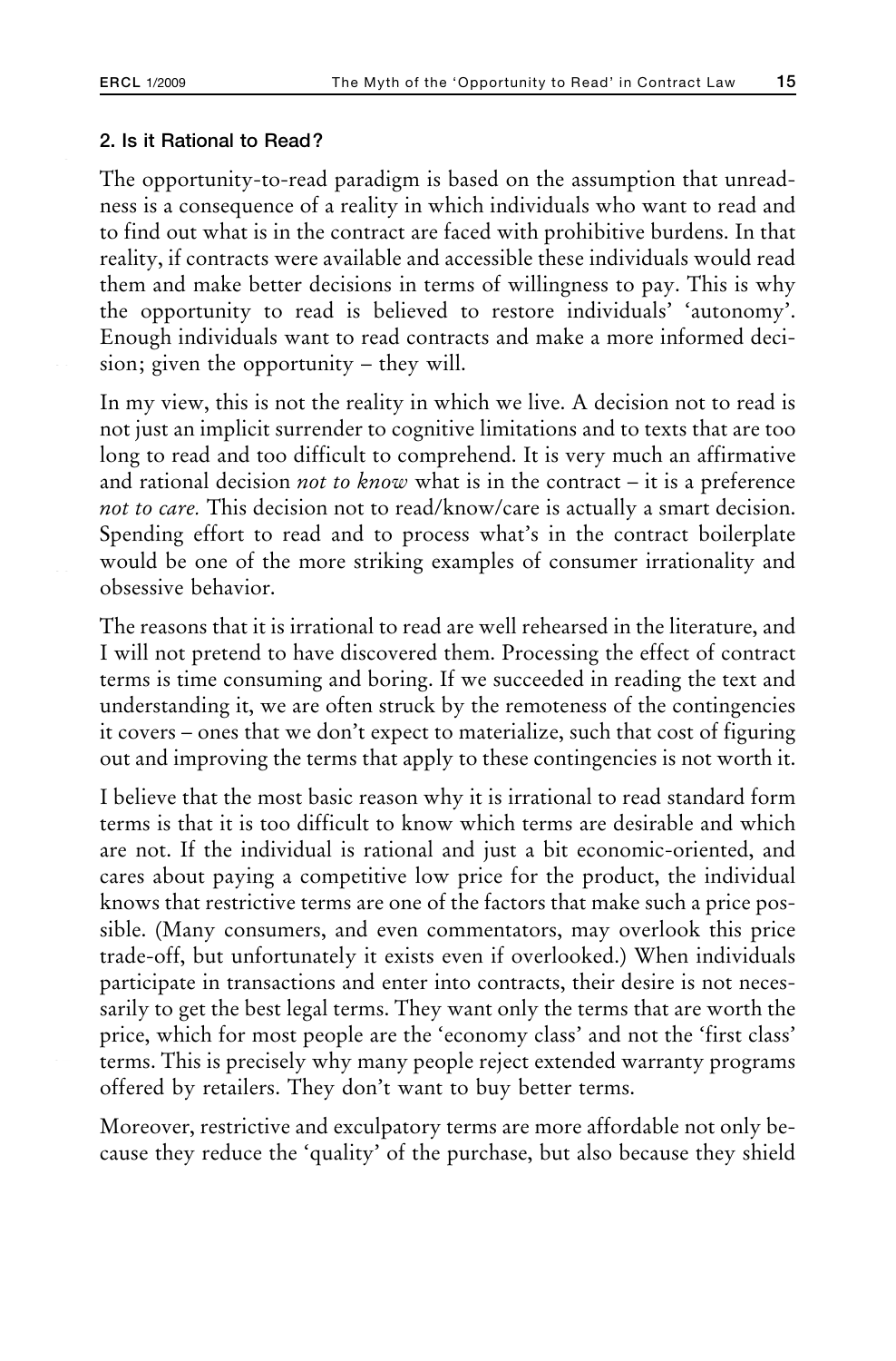the consumer from *cross-subsidizing* other consumers.<sup>34</sup> A contract with restrictive terms is, paradoxically, good for most consumers, because if the restrictive terms were not in place – if the vendor's liability was broader – the vendor's expenditures on satisfying consumer claims would not be distributed to all consumers. Instead, they are likely to benefit a small subset of people who would know best how to make the most of these terms (eg, hire lawyers and sue). The benefiting subset of consumers are cross-subsidized by the remaining, non-suing, 'silent majority'. Through higher prices, everyone pays for the cost of providing these entitlements. True, all paying parties *potential*ly benefit from them, but only a few *actually* realize these benefits. It is like paying a higher airfare because a small subset of other equally paying parties can make their way into the first class. If you don't expect to be one of those who line up early or push their way onto the first class – if you expect to be one of those who will end up in the economy class – you don't want to pay for the perks enjoyed by select others. It may be rational, then, if you read the boilerplate, to hope to find in it more restrictive terms !

This assumes that individuals know which terms are good and which are bad. But the fact that legal terms are priced creates perhaps the most difficult problem – people simply do not have the experience and information necessary to make sensible judgments about which legal provisions to buy. Do we really know how much a broader warranty is worth to us and what is the maximum we should be willing to pay for it? Do we know, before using the product, how likely it is to malfunction, how costly it would be to repair, or how easy it would be to invoke the warranty? Is the disclaimer of warranty reflected in the price and should we pay more for the extended warranty as offered?<sup>35</sup> Or, think again about the choice of law/forum clauses. Ex ante, individuals surely know nothing about the value of such terms. At best, the actuarial benefit from a more permissible choice-of-forum can be valued by seasoned legal professionals familiar with the law of various dispute resolution fora. Realistically, it is the lawyers for the drafting party, who can figure out these benefit, and only after extended legal research and close monitoring of the comparative precedents coming out of various jurisdictions. Without good information, individuals' perceptions are likely to be biased and irrational, creating fertile opportunities for vendors to exploit this by catering to the distorted preferences. Ironically, the exploitation is not done through injection of bad terms, but rather through selling people unnecessary or overpriced good terms.

- 34 C.P. Gillette, 'Rolling Contracts as an Agency Problem' 2004 Wisconsin Law Review 679; G.D. Quillen, 'Contract Damages and Cross-Subsidization' 61 South California Law Review 1125 (1988).
- 35 See, eg, P. Siegelman, 'Adverse Selection in Insurance Markets: An Exaggerated Threat' 113 Yale Law Journal 1123 (2004).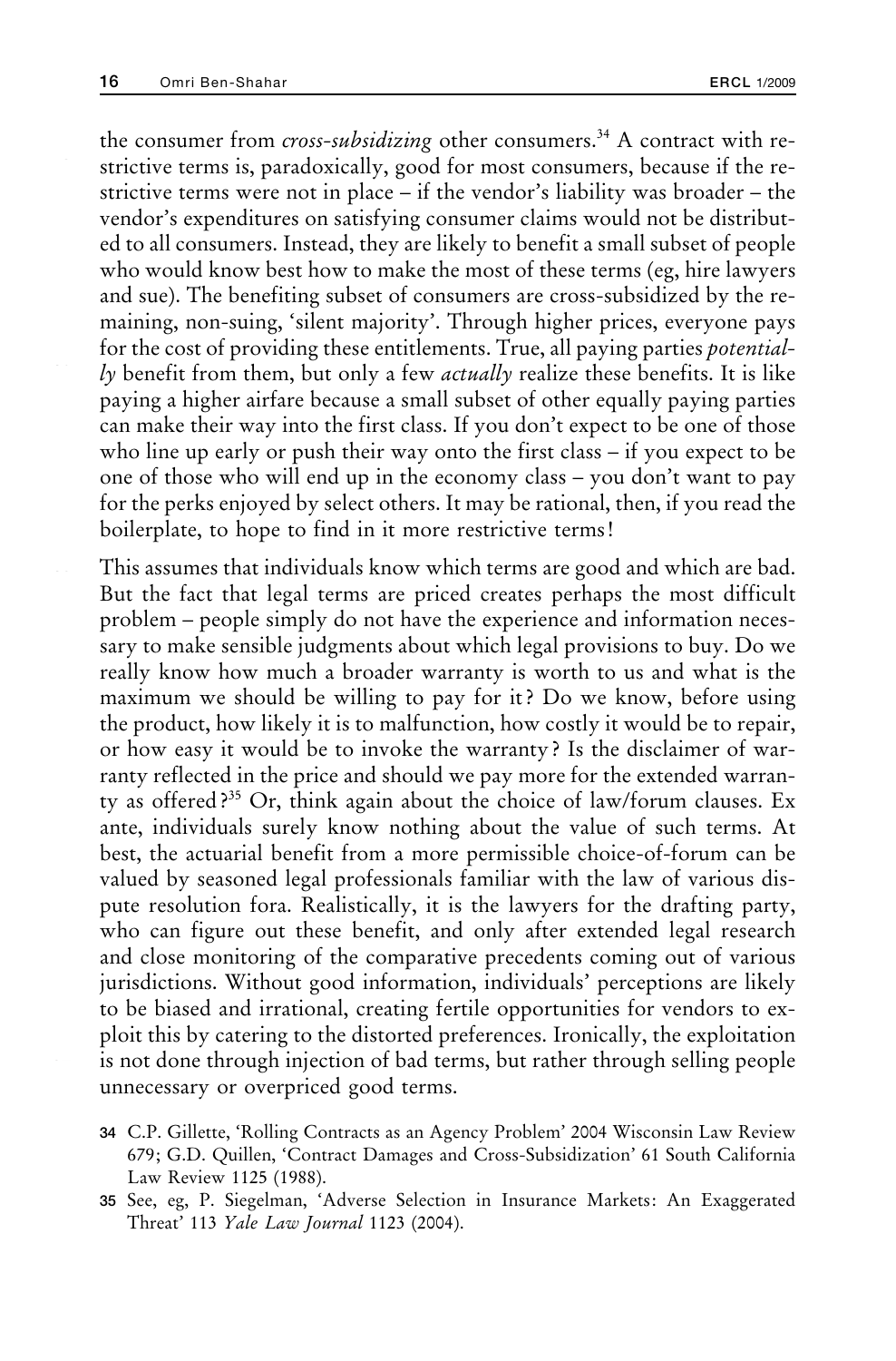Thus, reading the contract in order to find out what is in the boilerplate is senseless, because it is too hard to figure out whether the content of the contract, in light of the price paid, is good or bad. Whatever we find buried in the legalese cannot help us decide if to take or leave the deal. The actuarial knowledge necessary to make an intelligent decision is mind-boggling. Even if each specific term could be explained as simply as eBay or Google explain their User Agreements, individuals would not know what to do with the information. As other commentators have analogized before, not wanting to know what's in the contract is equivalent to not wanting to know how electrons reach their destined stops in a computer's microprocessor  $36$ 

Now, throw into the mix the fact that there might be very little variation across vendors with respect to the legal terms that accompany the competing products. What, then, is the prospect for an individual who read the terms, understood them, considered their relative price, and decided she didn't like this 'bundle?' is it plausible to imagine her going over the same exercise with other products, reading pages and pages of boilerplate? Sometimes the language will be identical, other times it will vary. Even when the language varies, it is exceedingly difficult to compare. But quite often the value coming out of the boilerplate terms does not vary much across firms. One firm may stipulate arbitration with JAMS, another with AAA. Their limitations of remedies are likely to be similar and the warranties they offer are likely to be standard. It is unlikely, therefore, that comparison shopping for legal terms would be productive. Interestingly, even if there is meaningful competition between makers of a certain good, providing variety and choice over many features including price and upgrades, there may be very little competition over legal terms.<sup>37</sup> The boilerplate terms in the sales agreement for a Dell computer is the same for a low end and a high end model.<sup>38</sup>

What more, we know that even if we searched and found better terms, it is not very likely that we will have the patience, down the road, to insist on enforcement of these contractual rights. When the terms provide advantages to consumers, do vendors conform to these obligations or do they give people the runaround? How costly would it be to 'urge' vendors to perform? It might be that, if and when the need arises, it would take forever for a helpful agent to answer the vendor's 1-800-WARRANTY number. Many people

<sup>36</sup> D. Baird, 'The Boilerplate Puzzle', in Ben-Shahar (ed), n 6 above, 131 – 142.

<sup>37</sup> M. Kahan / M. Klausner, 'Standardization and Innovation in Corporate Contracting (Or "The Economics of Boilerplate")' 83 Virginia Law Review 713 (1997).

<sup>38</sup> See [http://www.dell.com/content/topics/global.aspx/policy/en/policy?c](http://www.dell.com/content/topics/global.aspx/policy/en/policy?c=us&l=en&s=gen&~section=012ERCL)=us&l=en& s=gen&~section=[012 \(last visited 24 May 2008\).](http://www.dell.com/content/topics/global.aspx/policy/en/policy?c=us&l=en&s=gen&~section=012ERCL)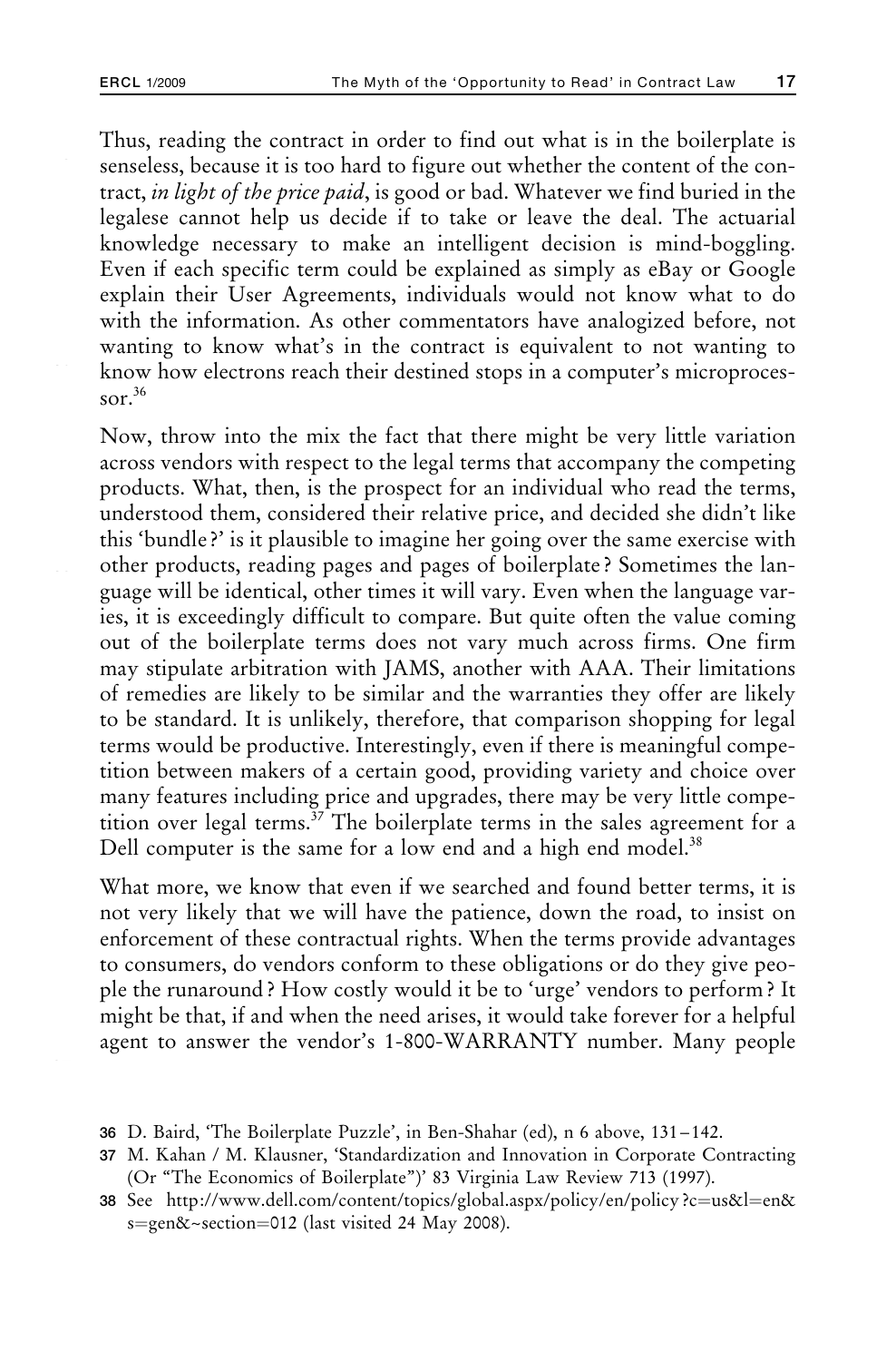will give up on insisting that the favorable term be followed to the letter. What is the point, then, in securing these terms?

This wedge between de-facto rights and the strict letter of the contract may also work to the benefit of consumers. When the terms are (as is usually the case) unfavorable to consumers, do vendors stick to them literally, or are they willing to forgive the one-sidedness when consumers make reasonable pleas? When I called my credit card issuer, or my cable service provider, or my bank, with a request to waive some fee or charge that was accrued as a result of my less-than-perfect command over the service terms, I was greeted with surprising cooperation. Despite my own express statements to the contrary, I knew very well that these vendors didn't have to give me any break – that somewhere in the fine print there surely was a terms that gave them the right to charge me the surprising fee (although I didn't bother to check, because of capacity factors discussed in part A above). They probably knew as much, but they gave me a break anyway because it was a good business strategy to make a paying repeat-customer happy.<sup>39</sup> To be sure, some vendors are tougher. There is probably a distribution of varying propensities to forgive the harsh boilerplate, depending on how much these vendors rely on the happiness of the customer for continued business. I imagine that a local bank is more forgiving than a national car rental company. Also, various businesses are managed differently, with different forgiveness policies towards their consumers. But this only reinforces the view that the way to help consumers is not to equip them with the opportunity to read the terms or even with marginally better boilerplate terms. Rather, consumers will be better off if vendors are scrutinized by their concern for repeat business and are patronized according to their actual practices and their average degree of consumer satisfaction.

Finally, as already mentioned, it is irrational to read the standard form terms because they are not 'durable.' In every contract, the individual will find a modification clause that entitles the business to modify the terms by posting a new version on its website, or by sending a new Terms-of-Service agreement to one's address, or by asking the user to re-click 'I agree' to the modified version.<sup>40</sup> Thus, to effectively be informed about the legal terms, the in-

39 L.A. Bebchuk / R.A. Posner, 'One-Sided Contracts in Competitive Consumer Markets', in Ben-Shahar (ed), n 6 above, 3 – 11; J.S. Johnston, 'Cooperative Negotiations in the Shadow of Boilerplate', in Ben-Shahar (ed), n 6 above, 12 – 28.

40 See, eg, the term in one of Google's user agreements: 'Google may make changes to the Universal Terms or Additional Terms from time to time. When these changes are made, Google will make a new copy of the Universal Terms available at http://www.google.com/accounts/TOS?hl=en and any new Additional Terms will be made available to you from within, or through, the affected Services.'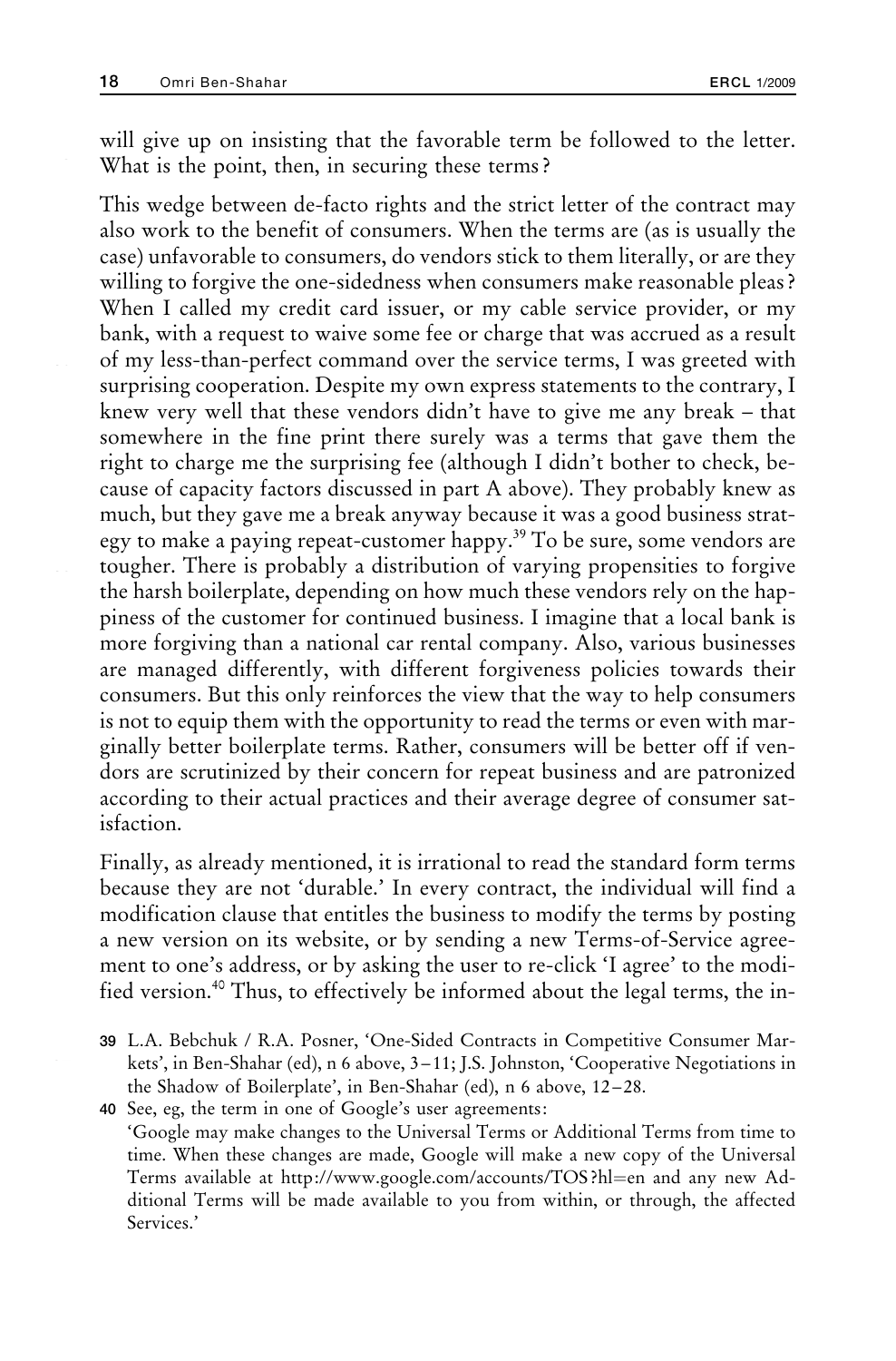dividual has to engage in alert monitoring of the evolving terms. Here, it is all the more pointless because it is close to impossible to understand what the modification means, and even if a bad term is discovered in the modified boilerplate rejecting it involves discontinuing the service and incurring termination fees, switching costs, and an uncertain fate at the hands of a substitute vendor.

#### 3. The few readers

In the law and economics folklore, an influential argument maintains that the presence of few sophisticated comparison shoppers who actually read the contract terms will operate to discipline the drafters of standard forms and force them to use only the most efficient provisions.<sup>41</sup> These might be the 'OITs' that I referred to earlier – the odd individuals that has the habit of reading boilerplate – or sophisticated purchasing agents that read contracts for a living. Not that comparison shoppers necessarily eliminate the bargaining power that might otherwise rest with the drafter. Their presence only guarantees that any bargaining power that exists would be used to extract higher prices (and other purely distributive terms), not oppressive boilerplate. For these few readers to have the effect they are said to have, they must have an opportunity to read the contract. Thus, goes the argument, even if most people cannot and do not read standard terms, there are a few who can act as 'reading agents' – if only they have the opportunity to read.42

I have strong doubts whether a small subset of reader can induce the necessary discipline upon the drafters of the standard form, even if they have access to the terms of the contract and read them thoroughly. Rather, it is likely that sophisticated strategies would develop to 'separate' this group and give it the terms it is looking for without letting these terms trickle through also to the non-reading majority.<sup>43</sup> For example, in the most recent version of the Comcast terms of service which I received at my home residence, a new arbitration clause was introduced. It eliminated some of the self-serving aspects of arbitration that courts in the US deem unconscionable (eg, mutuality, filing fees), but preserved every other self-favorable arrangement (limited discovery, no

Google Term of Service, available at http://www.google.com/accounts/TOS?hl=en.

41 A. Schwartz / L.L. Wilde, 'Intervening in Markets on the Basis of Imperfect Information: A Legal and Economic Analysis' 127 University of Pennsylvania Law Review 630 (1979); G.L. Priest, 'A Theory of the Consumer Product Warranty' 90 Yale Law Journal 1297.

- 42 Gillette, n 34 above, 679.
- 43 D. Gilo / A. Porat, 'The Unconventional Uses of Transactions Costs', in Ben-Shahar (ed), n 6 above, 66 – 81.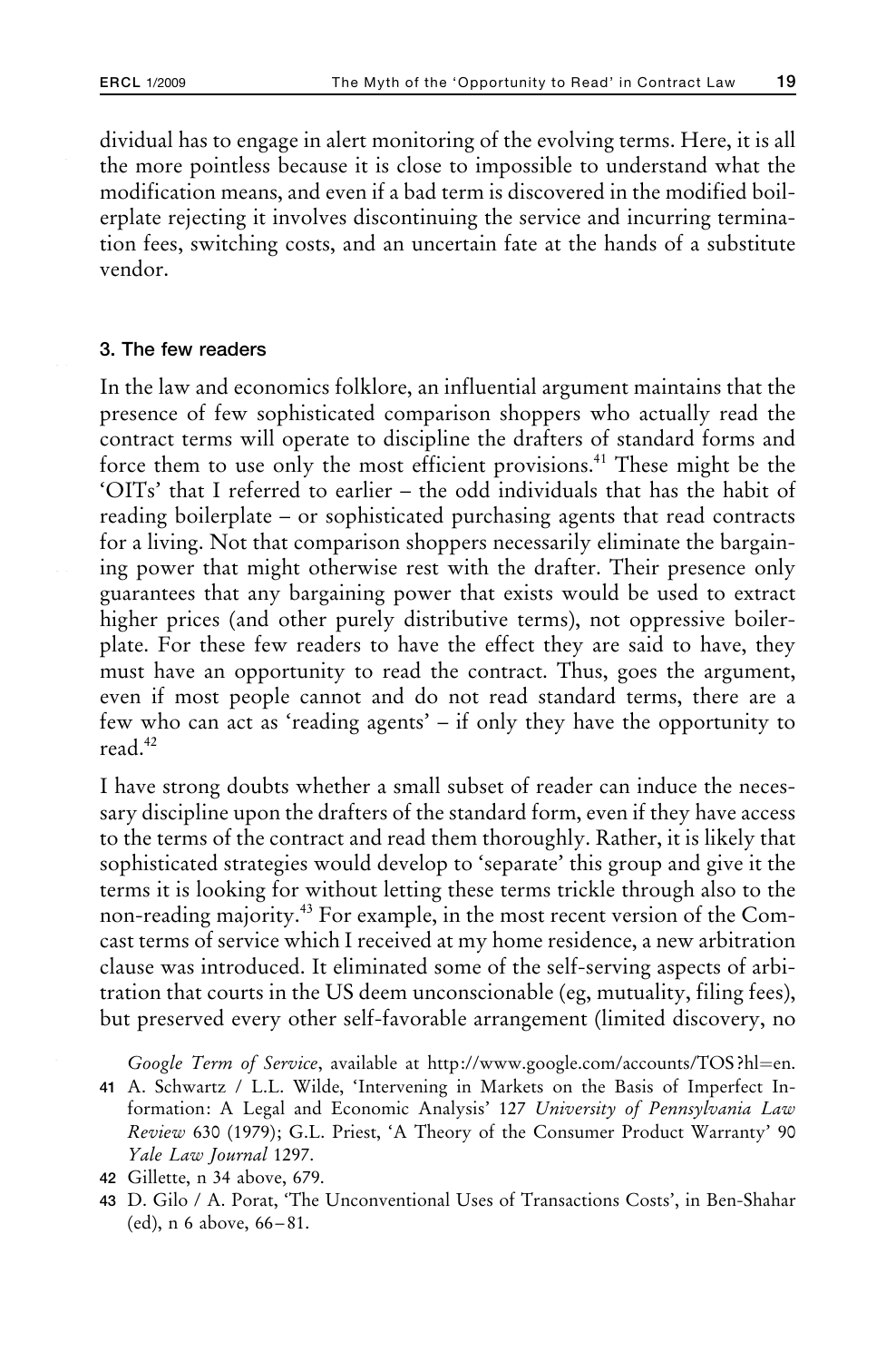class-action), to the maximal tolerable extent. It also included an interesting provision:

Right to Opt Out: If you do not wish to be bound by this arbitration provision, you must notify Comcast in writing within 30 days of the date that you first receive this agreement by visiting www.comcast.com/arbitrationoptout, or by mail to  $[\dots]^{44}$ 

With this opt out provision, it is likely that advance readers would opt out while the remaining many will be bound by the clause.

Thus, it is questionable whether securing an opportunity to read for the sophisticated readers would serve the interests of non-readers. Worse, it might well be that the advantages secured by readers would be cross-subsidized by non-readers. In the Comcast contract, for example, the right to file class action suit may be secured by the sophisticated readers who opt out of mandatory arbitration, but its actuarial cost may be rolled into the cost of the service borne by all. This very phenomenon – the sophisticated being subsidized by the 'masses' – is alleged to be happening in credit card contracts, whereby the advantages secured by the more educated credit card users (eg, low APR, airline miles) are 'funded' by the fees and the high interest rates paid by non-sophisticated consumers.<sup>45</sup> In other words, the opportunity to read backfires – it merely helps sophisticated parties separate themselves from the nonreaders – and insert a wedge between the deal they get and the (worse) deal everyone else gets.46

# 4. Summary

There are many reasons to be skeptical about the opportunity-to-read as a solution to the problem of assent to standard form contracts, and I reviewed some of them above. In addition, there is some evidence that the availability of terms in advance of the purchase does nothing improve their content. Florencia Marotta-Wurgler conducted a study of terms in software license agreements and compared the terms in the contracts that were available to read prior to the sale-and-payment with those that were 'shrinkwrapped' and were not available until after the sale.<sup>47</sup> She discovered, strikingly, that when the terms come after the payment they are not any worse, and in

- 44 Comcast Agreement for Residential Services § 13 (October 2007).
- 45 R.J. Mann, 'Contracting for Credit', in Ben-Shahar (ed), n 6 above, 106, 110.
- 46 Gilo / Porat, n 43 above, at  $70-71$ , provide examples for hidden benefits that are granted to selected consumers.
- 47 F. Marotta-Wurgler, 'Are "Pay Now, Terms Later" Contracts Worse for Buyers? Evidence from Software License Agreements', 38 Journal of Legal Studies (Forthcoming 2009).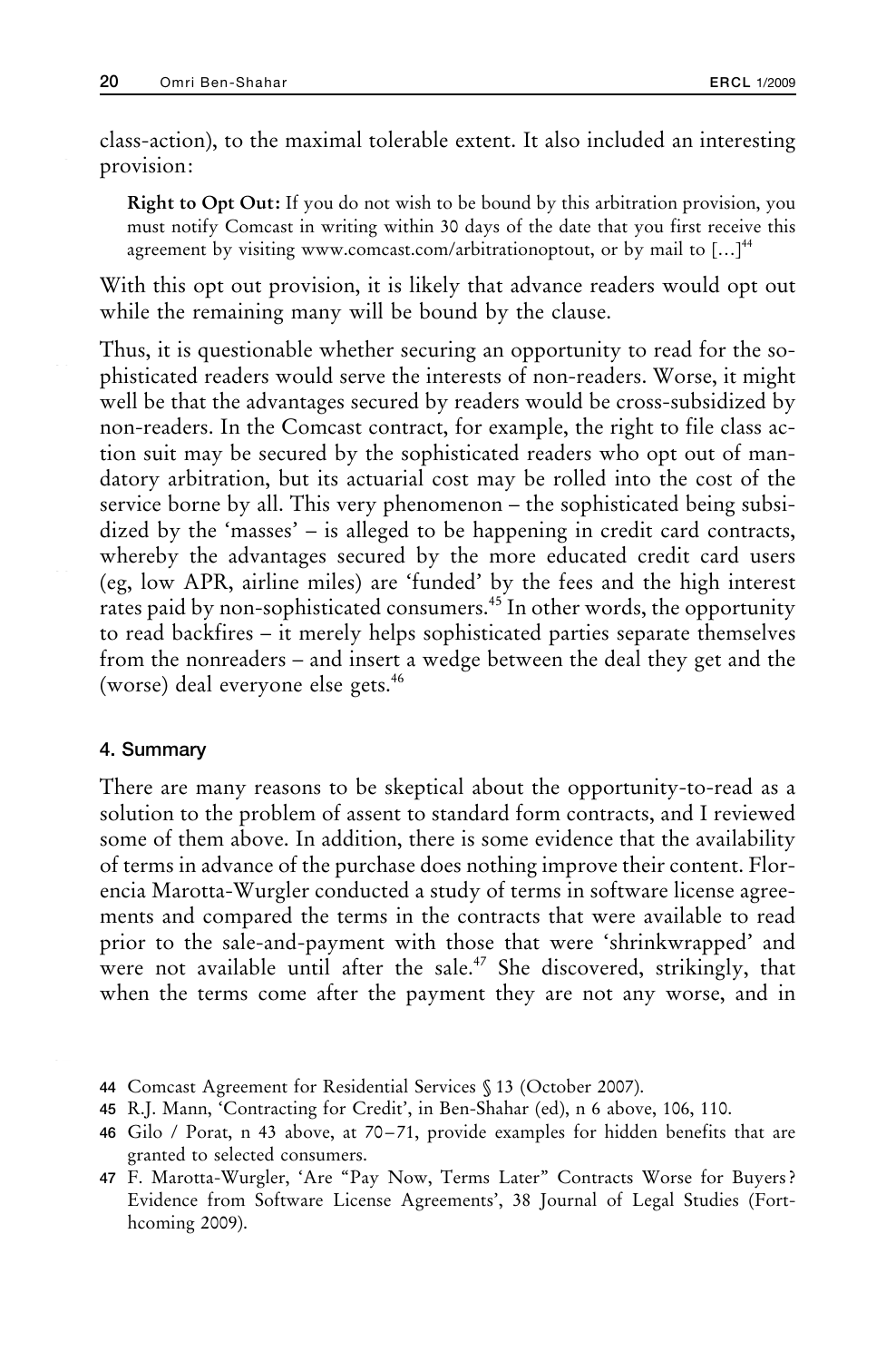fact they might be slightly better. Thus, in the area which she studied, an opportunity to read does nothing to improve the terms.

Furthermore, there is a concern that a 'robust' opportunity to read would backfire in yet another way. As suggested by Robert Hillman, the presence of an opportunity-to-read might eliminate a procedural flaw in assent and might make it harder for courts to make a finding of procedural unconscionability.<sup>48</sup> Thus, the chance that a consumer will be rescued ex post from an oppressive term through the filter of the doctrine of unconscionability is incrementally diminished when the ex-ante protection accorded by an opportunity to read is perceived to be stronger. Indeed, in a recent decision, a US court rejected the unconscionability claim because the consumer had unlimited time to review the arbitration clause and thus a reasonable opportunity to understand the term.<sup>49</sup>

# IV. Instead of Opportunity to Read

The main reason why the opportunity to read would not resolve the gap between legal assent and real assent is that, as I argued in part II, it is an opportunity that people would not exploit. To be sure, there are ways to accord individuals a useful opportunity. For example, if legal terms have to be presented in a simple, intuitive format – short, non-technical, accompanied with examples and perhaps within a menu of choices – some comparison shoppers might be willing to take some time and examine these terms. If, say, a vendor explains what are the main practical differences that the terms make, how it squares against other common terms, and how it might be invoked between the parties, and if the consumer is further accorded a choice of different terms with different prices (eg, checking a box for added coverage on online order forms), the opportunity to read can become meaningful to those who want to take the time and become informed. Still, it is unlikely that many people will want to become educated about the now-readable legal terms. Remember, the problem now is not only that the terms are written in an incomprehensible language; the problem is that individual do not know how to evaluate the content of the terms – the contingent events for which many of the terms apply.

There are solutions to the problem of non-readership that are aimed not at informing individuals, but instead at uprooting the really bad terms that sometimes come about as a result of uninformedness. These solutions include ex post oversight by court through doctrines like unconscionability and rea-

48 Hillman, n 6 above, 83 – 94.

<sup>49</sup> Riensche v Cingular Wireless, LLC, 2006 US Dist LEXIS 93747 (WD Wash 2006).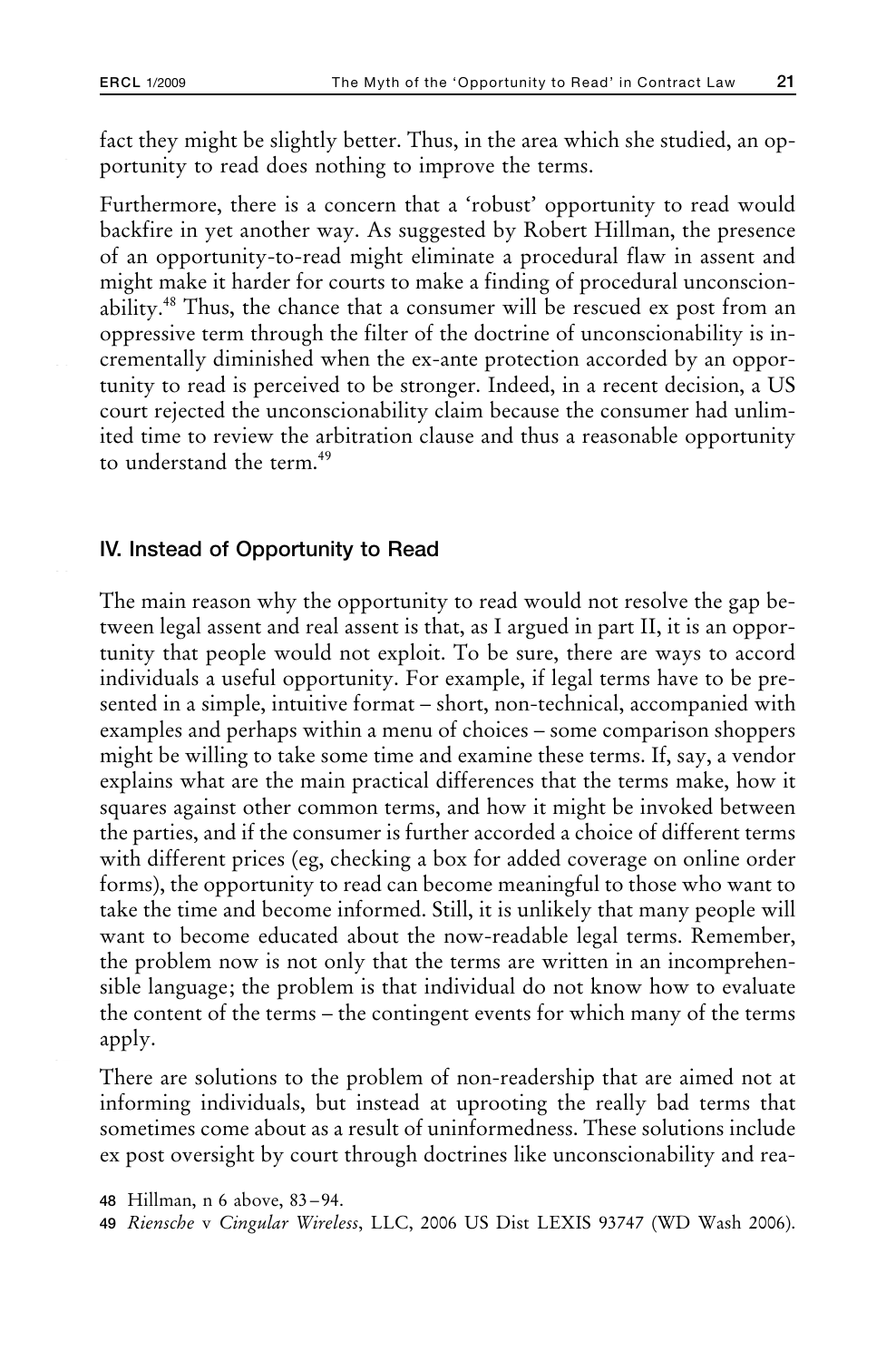sonable expectations; ex ante legislative prohibitions on specific content of terms that fall outside predetermined mandatory range;<sup>50</sup> pre-approval of standard form terms by a government agency, which effectively operates as the reading agent;<sup>51</sup> and the right to revoke the contract after a reasonable opportunity to examine the boilerplate terms in full and to determine their impact on the value of the transaction.<sup>52</sup> Much has been said about the efficacy of these approaches. My purpose in the remainder of the essay is not to revisit these directions, but to explore, in a very preliminary way, alternative solutions that, rather than replace consumer informed decision or tinker with contract doctrine, rely on market mechanisms to provide some degree of informed-ness.

Since it is pointless to hope that individuals will read contracts, any sensible solution that builds on private ordering as the core instrument of social organization must provide individuals only the minimal information that is relevant and essential. As Stefan Grundmann pointed out, for a Private Law Society it may be appropriate to make only the most material information available – such that would improve consumer decisions – and have it provided by the cheapest information supplier.53 In the remainder of this essay, I examine information devices that aggregate basic data about the contracts and place a minimal burden on consumers.

#### 1. Rating of Contracts

When deciding whether to enter a transaction for a product or service, individuals want to be able to predict the degree of satisfaction that they will obtain, in light of the price charged. The price is usually a simple parameter, easy to understand; can it be compared to simple measures of anticipated satisfaction? Can the various aspects of the transaction be collapsed into a single parameter, an 'average' of the different attributes?

This dilemma is, of course, at the core of any purchase decision regarding product features. Rating the quality features of goods and services is a deep-rooted market practice that allows consumers to conduct such price/ satisfactions predictions. For example, when reserving a hotel online, Expedia.Com and other reservations services rate the each hotel on the basis of

- 50 See, eg DCFR II.–5:101, 9:411.
- 51 This is the approach taken by Israeli contract law. See, eg, S. Deutch, 'Controlling Standard Contracts – The Israeli Version' 30 McGill Law Journal 458 (1985). See generally C.P. Gillette, 'Preapproved Boilerplate', in Ben-Shahar (ed), n 6 above, 95 – 105.
- 52 ProCD v Zeidenberg, 86 F3d 1447 (7<sup>th</sup> Cir 1996); UCITA § 112(e)(3).
- 53 Grundmann, n 8 above, 17.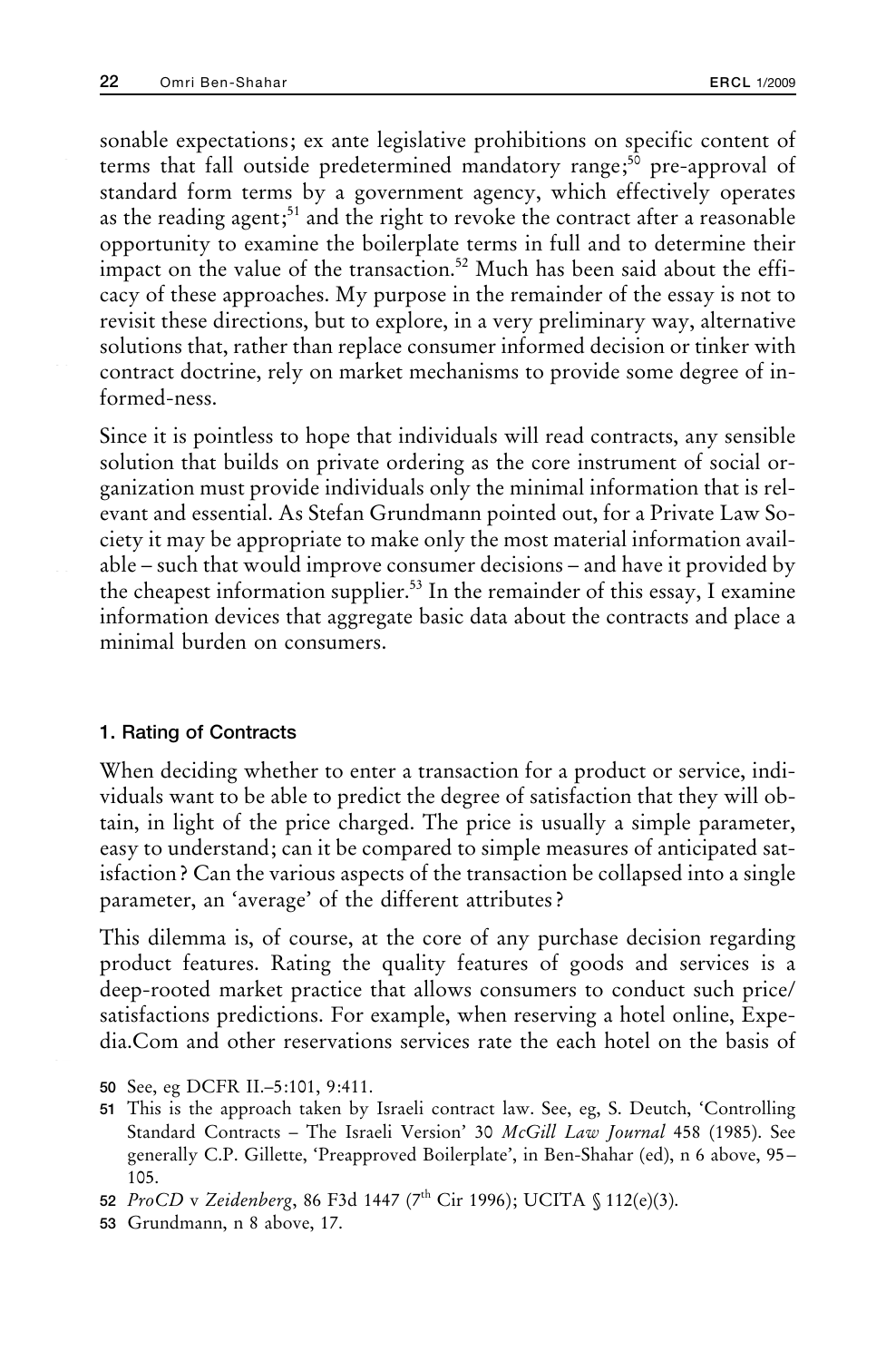customer reviews along several attributes (cleanliness, service, comfort). When deciding how to vote for a senator, voters can check how he is rated by the Environmental Defense Fund or the NRA. When choosing a restaurant, Zagat and other review networks provide a score and a simple breakdown of features that reflect the quality of the establishment relative to its cohort. When buying a new car, Consumer Reports provides a variety of ratings of performance, safety, durability, as well as overall recommendations. When purchasing goods from an online retailer, various intermediaries provide ratings that help shoppers predict the quality of the goods sold. Amazon.Com, for example, refers buyers who search second hand books to a long list of sellers and provides a comparison of prices and the satisfaction rating, which again is a single parameter of aggregating the experience of prior buyers. Ebay uses a well-known feedback rating of each seller, showing the number of prior sales and the percentage of satisfied customers.

These rating scores aggregate some, but not all aspects of the product or service. None of them capture the subtleties. Still, individuals who are not interested in spending the time to study the nuances can rely on the ratings to chaperone them through the comparison shopping process. Their advantage is that they put weight on those aspects that average buyers and users actually care about most.

Can a similar score be given to the contact terms? Can one of the rated features be the 'legal' experience – the quality of the boilerplate terms once they are brought to bear on the transaction? It is often said that the standard form terms are just another feature of the mass-produced product.<sup>54</sup> If so, and if other aspects of the product can be rated, why not the contract?

Many problems might arise. First, what methodology ought to be used to rank different contracts, each containing numerous terms and provisions? To be sure, the same problem arises when rating, say, a hotel or a restaurant, all of which have numerous features, many of them idiosyncratic, and yet the market produced successful and reliable summary scales. Still, there needs to be some underlying algorithm that weighs the different terms to produce an average. For example, Florencia Marotta-Wurgler developed a score system for software licenses.<sup>55</sup> Each term in the contract, according to her methodology, is compared to the legally provided default rule; if it is more pro-consumer than the default rule, it scores  $+1$ ; if it's worse, it scores  $-1$ ; and if it is equivalent to the default rule, it scores 0. Most EULAs contain up to 20 terms, hence the aggregate score can vary within a broad range. She sample

<sup>54</sup> A.A. Leff, 'Contract as Thing' 19 American University Law Review 131, 144 – 151 (1976); M.J. Radin, 'Online Standardization and the Integration of Text and Machine' 70 Fordham Law Review 1125 (2002); Baird, n 34 above.

<sup>55</sup> Marotta-Wurgler, n 47 above.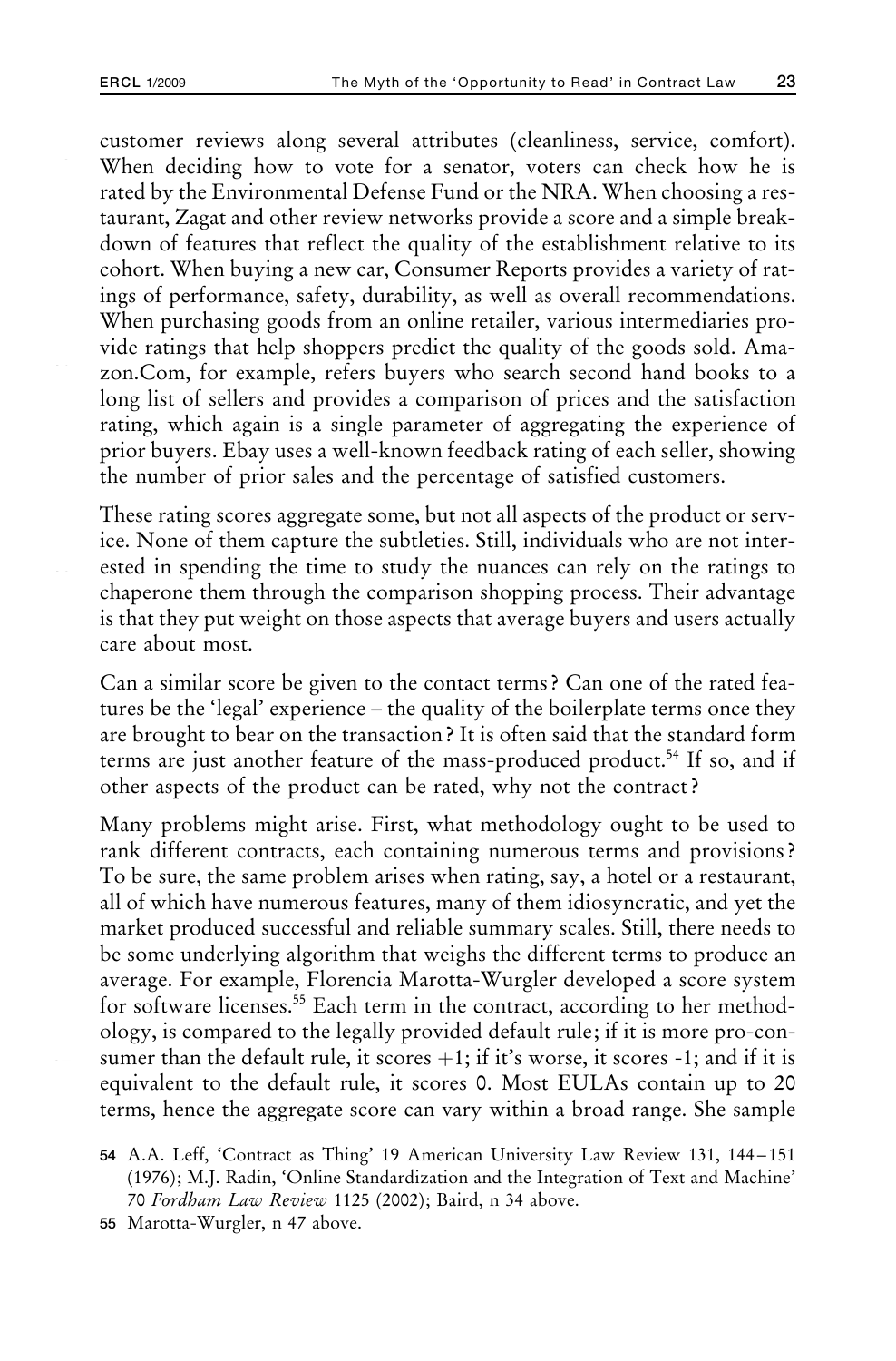hundreds of contracts and found that they range from -15 to  $+2$ , with an average of -6.

Another potential rating methodology for contracts can be based on experience reports from customers. Individuals can be surveyed, or given the option to rate, the experience as it relates to aspects governed by the legal terms. How good was the warranty and repair service? How difficult was it to return the goods for replacement, repair, or refund? How effectively did the vendor respond to problems with the service? Where there hidden fees and surprising burdens originating from the fine print? Were there restrictions on the types of permitted uses? Was the contract modified post-purchase in an unfavorable way? Did arbitration bar effective vindication of rights under the contract? In the same way that online intermediaries collect feedback regarding product and service features, they can aggregate legal information.

One might wonder, if people indeed care about the contract terms is there already a rating service available on the Web, to disseminate the relative score of the contracts and EULAs. There are many rating services for the product or service, is there one also for the contracts? One service I came across is 'EULAlyzer' – a free downloadable software that analyzes the boilerplate terms of other software.<sup>56</sup> It is installed on the user's computer and scans any clickwrap EULA before the user accepts it. It flags problematic terms and gives them rating scores. My own experience with this service suggested only mild success, but it also demonstrated that a rating service can eventually become a prominent tool.

Moreover, existing product or service ratings already include evaluation of some of the 'legal' terms. When buyers rate eBay sellers, they often add comments that address aspects of the 'contract', not merely the 'product'. They tell not only how good the product turned out to be or whether shipping was timely, but also how seller responded to non-conformities, how much of the risk of loss the seller assumed, whether payments were refunded, and so on.

Yet even if some information about the boilerplate contract can be deciphered by looking at existing product rating scores, or by running a EULAlyzer-type program, it is obvious that a full blown boilerplate score does not prominently exist. Buyers can compare vendors along parameters such as prices, shipping costs, overall satisfaction, perhaps even on aspects such as privacy and data security policies. But they do not have a readily available boilerplate rating scale to refer to. In some areas of transacting – ecommerce being one such area – the absence of specialized rating service for contracts might suggest that individuals would have little use for it. In these areas, in-

56 http://www.javacoolsoftware.com/eulalyzer.html.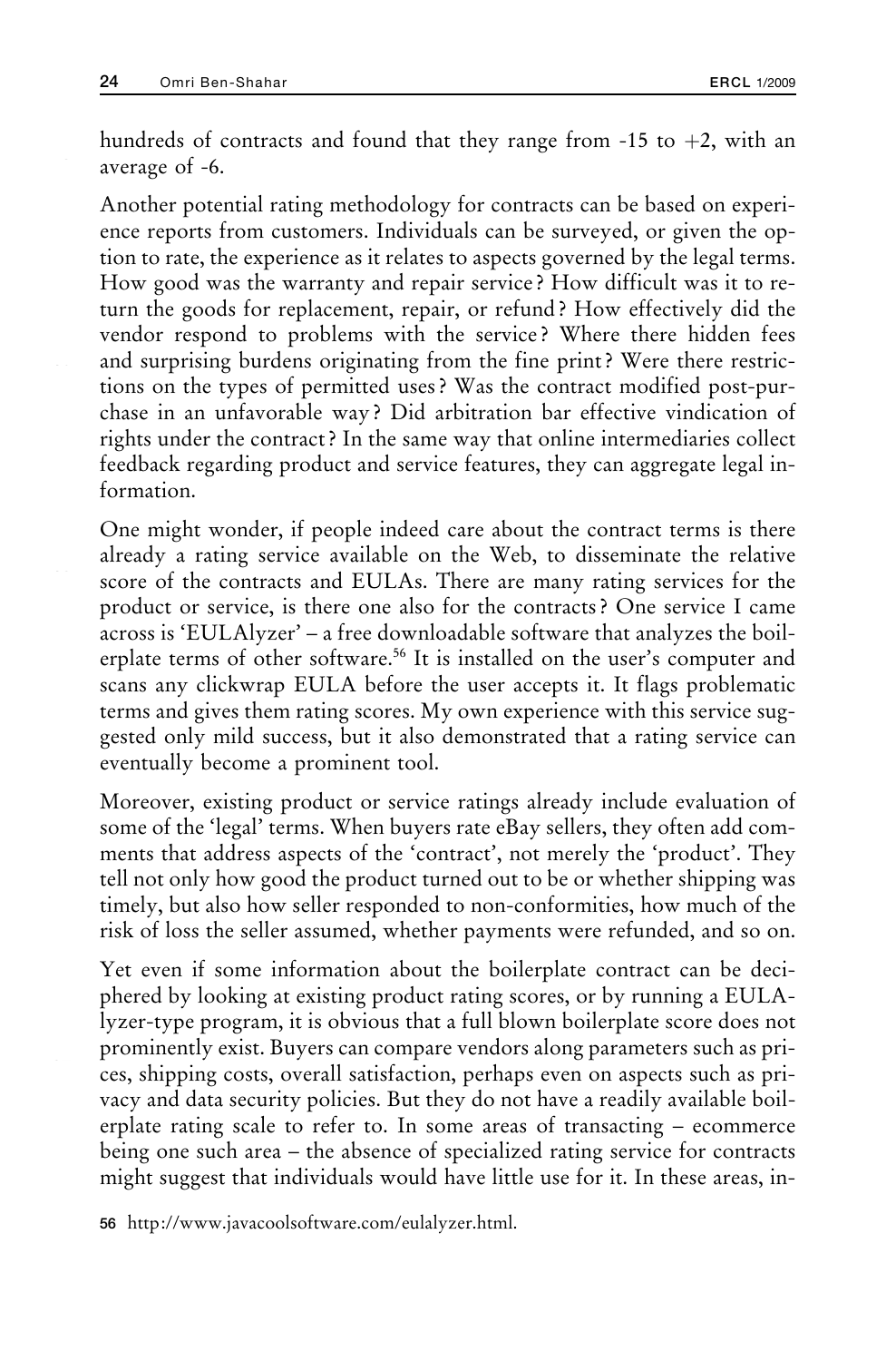dividuals do not want a separate rating for the contract because, as I argue throughout this essay, at the time of entering the contract they don't care much about the legal terms. Perhaps they prefer to take an occasional loss that is due to a bad legal term over the chore of reading an inquiring about the legal contents in every transaction. But in other areas – eg, mortgage and lending contracts, car sales, residential leases – individuals care a great deal about the less salient terms and yet rating services have not become prominent.

# 2. Labeling

Standard form contract term convey information. There is an essential core to this information, and there is a lot of legal 'fluff.' The essential warranty information is its scope, duration, and the primary exclusions. The essential return policy information is the condition of the goods or packaging, duration, restocking fee, and risk of loss. The essential choice of law and forum information is which State's law applies and where to file complaint. If property rights are an issue, as in the sale of information products such as music downloads, the essential provision apply to the number of copies the user may make, the right to resell, and the significant DRM protections. And so on, there are probably a handful of essential terms buried in each boilerplate contract.

A labeling regime would develop easily readable formats through which this essential information will be summarized and uniformly presented, available for review prior to purchase. It would work in a similar way to food nutrition labeling. Under the existing American food labeling laws, producers of processed food products must present some of the essential information about the ingredients in the product and its nutrition data. The ingredients listing is a list of all the ingredients of the food, which must be listed in descending order of predominance.<sup>57</sup> This labeling requirement is not always helpful because the ingredients are listed by their chemical name, which many consumers cannot decipher. The nutrition labeling is a far more successful regime and can provide a template for a contract term labeling regime. Under the nutrition labeling law, information has to be displayed in a uniform format for all products. It is headed 'Nutrition Facts', it appears in a uniform place on the package, in a black framed box, in readable font, and it presents information on several specific categories that matter to consumes: calorie count, fats,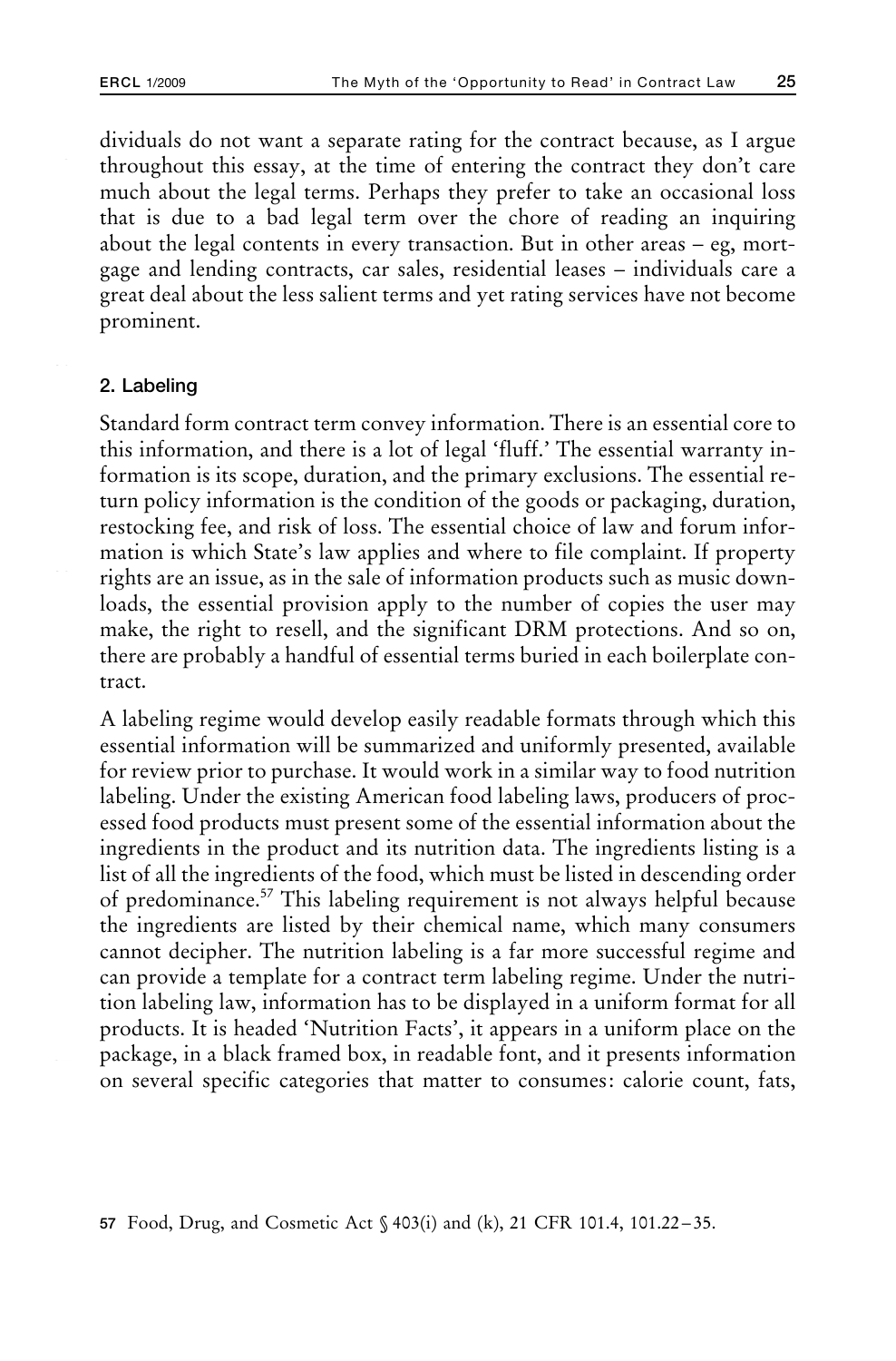cholesterol, sodium, and carbohydrates. The nutrition data box also provides, somewhat less prominently, information about vitamins and minerals.<sup>58</sup>

This labeling regime is widely perceived to be successful, at least for sub-sets of consumers who have special dietary concerns and are more anxious to acquire the information, and increasingly for the overall population of shoppers.59 Labeling of standard form contract terms can be designed in a similar way: a uniform box in a uniform and prominent place on the package; in it no more than a handful of categories (warranty term, return policy, DRMs, choice of forum), each summarized with standard meaning phrases. In specific areas of contracting, there can be specific labeling that is relevant only to these contracts. For example, in labeling of software EULAs, it would be important to know if spyware is being installed along with the software. This way, consumers can then find the information more readily and understand it more easily.

Interestingly, in nutrition labeling it is the list of 'negative' nutrients that is displayed more prominently (eg, cholesterol and fats). Information about 'positive' nutrients such as vitamins is also available, but consumers do not need the nutrition data box to know these attributes – the producer has the incentive to place this information prominently in the ads and on the front of the package. In similar way, boilerplate data labeling is intended to display information about 'negative' terms – such that consumers are not likely to find in the promotional displays. The reason why in the first place we are concerned with unreadable terms is the existence of negative terms, and thus these are the terms that would prominently appear on the label.

# V. Concluding Remarks

This Essay is part of a conference on 'Private Law Society and the Common Frame of Reference.' This is a theme that invites the commentator to explore a host of fundamental issues on how modern European contract law accords novel protections for individual transactors and bolsters the role of private law as a platform for economic activity. And yet, I declined the temptation to remark on the bigger themes, and chose instead to talk about a fairly nar-

<sup>58</sup> P. Barton Hutt, 'A Brief History of FDA Regulation Relating to the Nutrient Content of Food', in R. Shapiro (ed), Nutrition Labeling Handbook (New York: M. Dekker, 1995).

<sup>59</sup> See, eg, Dietary Reference Intakes: Guiding Principles for Nutrition Labeling and Fortification (Institute of Medicine, Washington, D.C.: National Academies Press 2001) 113.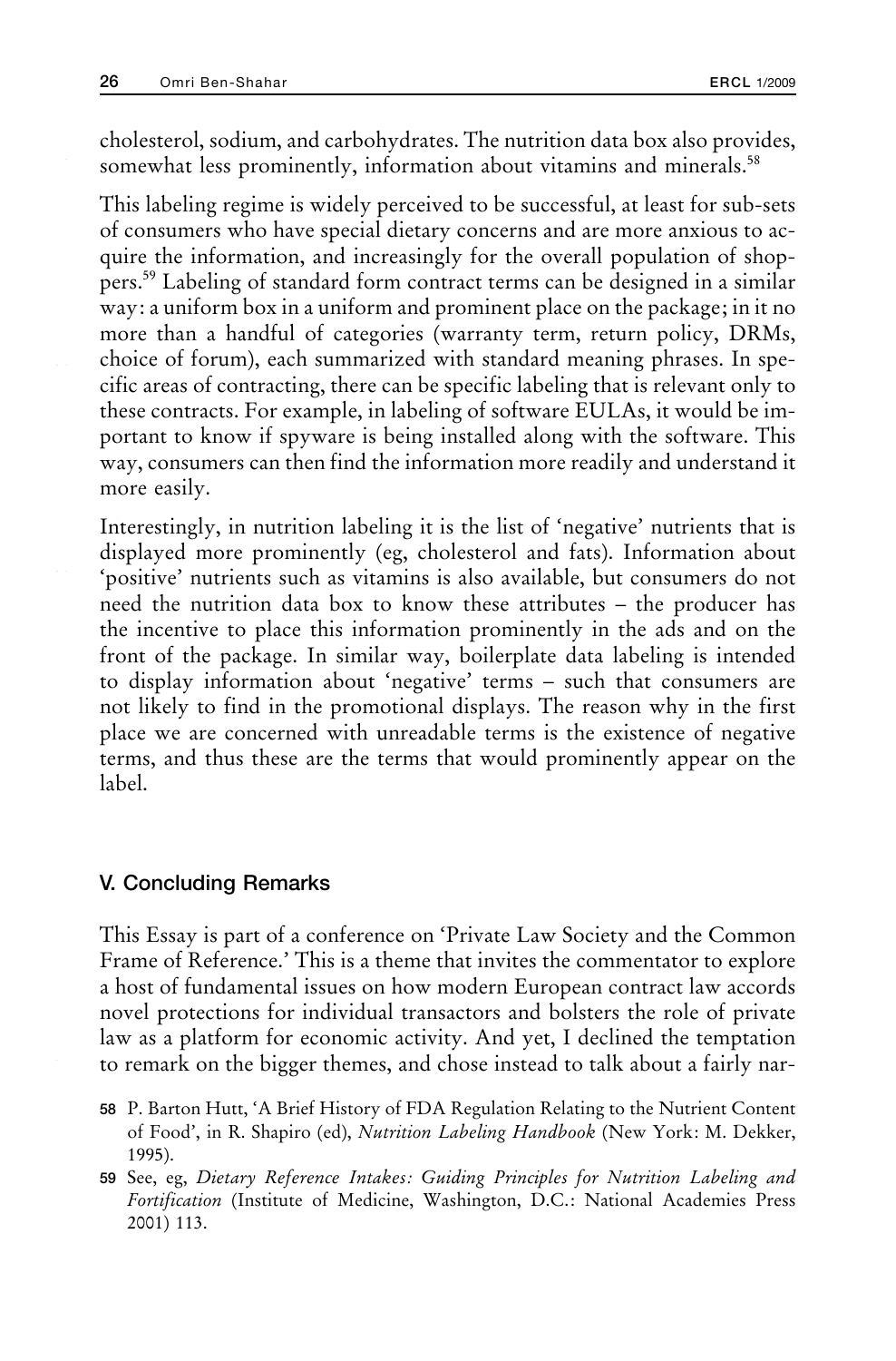row subject – the opportunity of individuals to read standard form terms before concluding the contract. It is my view that this issue of opportunity-toread stands in the way and needs to be cast aside. It diverts attention away from other aspects of private law policy that could provide meaningful protection to individuals against the power of large, sophisticated parties. Indeed, in the US the problem of shrinkwrap contracts, which deprive individuals of the opportunity to read the fine print, has featured prominently in any codification project (UCITA, ALI Principles), and the leading case on the issue has been labeled as 'one of the most famous American contract cases in the past decade.'60 This problem of 'terms in the box' was also a prominent sticking point in the attempts to revise Article 2 of the Uniform Commercial Code and its infamous section 2 – 207, and perhaps accounts for the failure of that reform.<sup>61</sup> Contract law is obsessively engaged with this problem of enhanced opportunity to read, in the name of principles of autonomy and individual power, but ironically – so I claimed in this Essay – the solutions currently offered do nothing to promote competition and robust assent. Opportunity to read fine print is sterile ammunition against the power and sophistication of contract drafters.

It was beyond the scope of this Essay to examine the other prominent 'European' solution to problem of oppressive fine print terms – mandatory restrictions on the content of consumer contracts. ${}^{\hat{6}2}$  Unlike opportunity-to-ready, this may be an effective form of regulation, but some might worry that it forces upon consumers price/terms bundles that are not optimal. This form of intervention is a far cry from the ideal of a Private Law Society, under which individuals are empowered to make private choices and are not restricted to purchasing regulated bundles.

Critical as I may be of existing directions for reform, I ended the study by pointing to other mechanisms that can effectively help consumers get greater satisfaction in their commercial transactions. With or without legal intervention, mechanisms of ratings of service and labeling of hidden characteristics have been developing to inform a broad spectrum of consumer choice. For the typical autonomous individual, who does not want to be submerged in information but rather to enjoy a satisfying consumption experience, these

- 60 W. Whitford, 'Appendix: ProCD v Zeidenberg in Context' 2004 Wisconsin Law Review 821.
- 61 J.J. White, 'Contracting Under Amended 2 207' 2004 Wisconsin Law Review 723, 737 – 742.
- 62 See, eg DCFR Intr 27 28; DCFR II.–9:411 ('Terms which are presumed to be unfair in contracts between a business and a consumer'); Council Directive 93/13/EEC of 5 April 1993 on unfair terms in consumer contracts.